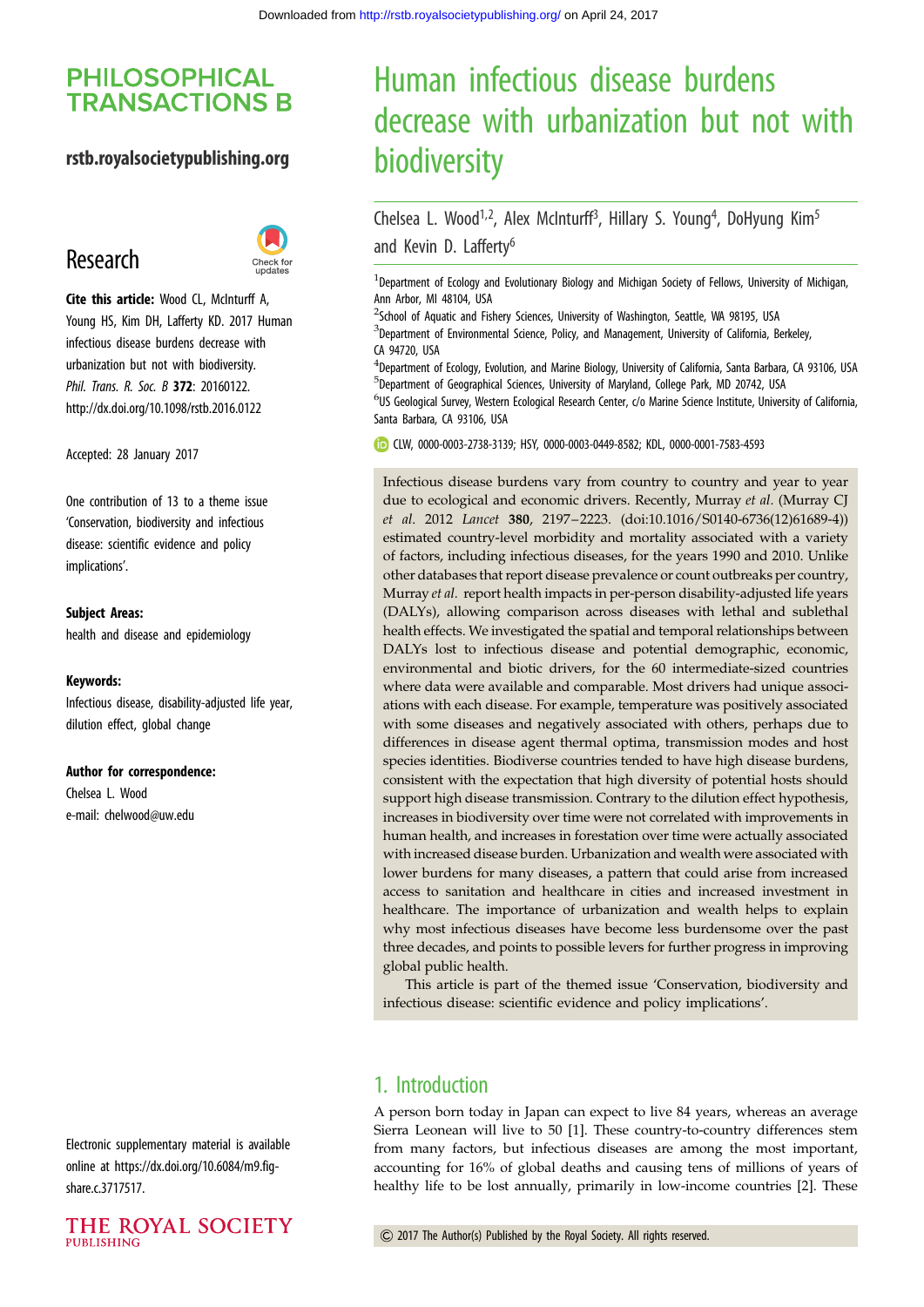2

spatial patterns in disease can also shift over time, with some diseases declining (e.g. smallpox eradication), and others increasing in prevalence (e.g. HIV/AIDS) or expanding in geographic range (e.g. dengue). The Sustainable Development Goal agenda focuses on improving global health and reducing health disparities [[1](#page-12-0)]. Understanding the factors that drive disease patterns in space and time is a crucial first step in these efforts, as this approach may identify effective levers for improving human health.

There are some clear geographic patterns in the distribution of infectious disease burden. For instance, wealthy, temperate countries have fewer kinds of infectious disease (lower pathogen richness) than do poor, tropical countries [\[3,4\]](#page-12-0), explaining disease hotspots in sub-Saharan Africa, South America and Southeast Asia [[5](#page-12-0)]. But which of the multiple, often correlated, potential drivers actually create these patterns? Past studies on global-scale patterns of disease have explored a wide range of potential drivers. Four hypothesized (and interconnected) drivers recur in these studies: human demography (e.g. population density or size), poverty (e.g. per capita wealth), environment (e.g. climate, often proxied by latitude) and biotic factors (i.e. biodiversity, reservoir host or vector biodiversity, or proxies thereof). For instance, previous work shows that population size [[6,7\]](#page-12-0) and species richness [\[3,6](#page-12-0)–[10\]](#page-12-0) are positively associated with overall human pathogen richness or number of outbreaks in a country. But the number of disease agents or disease outbreaks does not necessarily reflect disease burden; for instance, while the relationship between biodiversity and pathogen richness is hypothesized to be positive (e.g. [[6](#page-12-0)]), the link between biodiversity and disease burden is often hypothesized to be negative (e.g. [\[4\]](#page-12-0)). Focusing specifically on disease burden, climate (i.e. temperature) has been positively linked to pathogen prevalence, while *per capita* healthcare spending, per capita wealth, and human population size have been negatively linked to prevalence [\[4,6](#page-12-0)]. Our study builds on these results with new data and new approaches. By also accounting for change over time in these putative drivers and in disease burden, our analysis avoids a serious pitfall of previous analyses: it is easier to observe spurious relationships among variables measured at a single time point than among those measured at multiple time points. For example, wealth might have strong negative associations with disease in 2010, but if increasing wealth does not produce a decrease in disease between 1990 and 2010, we would have reason to question whether the two variables are causally associated.

#### (a) Disease drivers

In this analysis, we investigate associations between disease burden and demography, economics, environment and biotic factors. All four associations have complex underlying predictions. Wealth is frequently considered to be the most important disease driver (e.g. [\[4,11](#page-12-0)]). Specifically, most diseases are more common among the poor within a given country and more common in poor countries than in wealthy countries [[12\]](#page-12-0). Wealth has many health benefits, including clean water and sanitation, education and reduced contact with the environment (i.e. reduced exposure to disease vectors or reservoir hosts; [[13](#page-12-0) –[15](#page-12-0)]). By contrast, poverty and disease can reinforce one another other, with poor health eroding the human capital that otherwise might be used to generate wealth and escape disease, leading to a 'poverty

trap' [\[11](#page-12-0),[16\]](#page-12-0). The mutually reinforcing nature of poverty and disease makes it difficult to assess the direction of causality between these factors, and the importance of each in reinforcing the other [\[4,11,12](#page-12-0),[16\]](#page-12-0). Wealth also correlates with enhanced investment in and access to healthcare. Consistent with this, previous global analyses have found that human disease prevalence is lowest where per capita healthcare spending is highest [[6](#page-12-0)]. However, elevated per capita healthcare spending could also reflect a highpriority disease burden or be allocated in response to a recent uptick in disease. To a certain extent, both could be true, and the net effect might therefore be difficult to detect.

Human population density should also be linked to disease prevalence. Basic epidemiological models suggest that increasing host density (here, humans) increases disease transmission [[17\]](#page-12-0). However, a previous global analysis found no relationship between human density and disease prevalence at the global scale [\[6](#page-12-0)]. There are a few reasons why disease might not increase with population density. In particular, transmission rates, which should increase with density, are not the same as host infection risk, which might increase or decrease in response to host density. This is the case for encounter-dilution effects, such as might occur for vector-transmitted diseases or for diseases that spill over from wildlife [[18,19\]](#page-12-0). Alternatively, contact rates (and therefore transmission) might saturate with increasing host density [\[20](#page-12-0)], or disturbance caused by increased human density might degrade the ecological systems upon which infectious diseases depend for transmission (e.g. [\[21](#page-12-0)]; reviewed in [\[22](#page-12-0)]). Pathogenic diseases could reduce human density by increasing mortality rates, reversing the expected positive relationship between density and disease (e.g. [\[23](#page-12-0),[24\]](#page-12-0)). Finally, human migration patterns might modify or even supersede any density effects. Density is highest in cities, but urbanization might reduce exposure to non-human hosts (e.g. by reducing human contact with biodiverse forest habitat), while also placing people in locales where healthcare and sanitation infrastructure are close at hand [\[25,26](#page-12-0)]. For example, immigrants to the city of Naples, Italy, bring intestinal parasites from their countries of origin, but lose those infections during the years that they spend living in sanitary conditions with access to medical treatment; they fail to pass their infections even to other members of their own households [[27\]](#page-12-0). Urbanization and population density effects could cancel each other out or have variable effects across diseases. Analyses that partition urbanization from population density, wealth and biodiversity might help reveal these effects.

Climate is another potential driver of disease burden. As for free-living (i.e. non-parasitic) species, infectious agents have ecological niches constrained by temperature and precipitation. Although many infectious diseases are more prevalent in tropical climates, for each disease there are hypothetical conditions that are too hot or too cold, too wet or too dry [[28\]](#page-12-0). Cumulatively, this suggests that relationships between climate and disease (and between climate change and disease) could be complex. Because climate change might affect hosts, vectors and parasites in different ways, climate effects on disease are likely to be idiosyncratic and difficult to predict [\[29](#page-12-0)].

The 'diversity dilution effect' is the most controversial hypothesis about potential infectious disease drivers (e.g. [[22,30](#page-12-0)-[40](#page-12-0)]). According to the dilution effect hypothesis, biodiverse communities (often indicated by intact forest habitat) tend to contain non-competent hosts that interfere with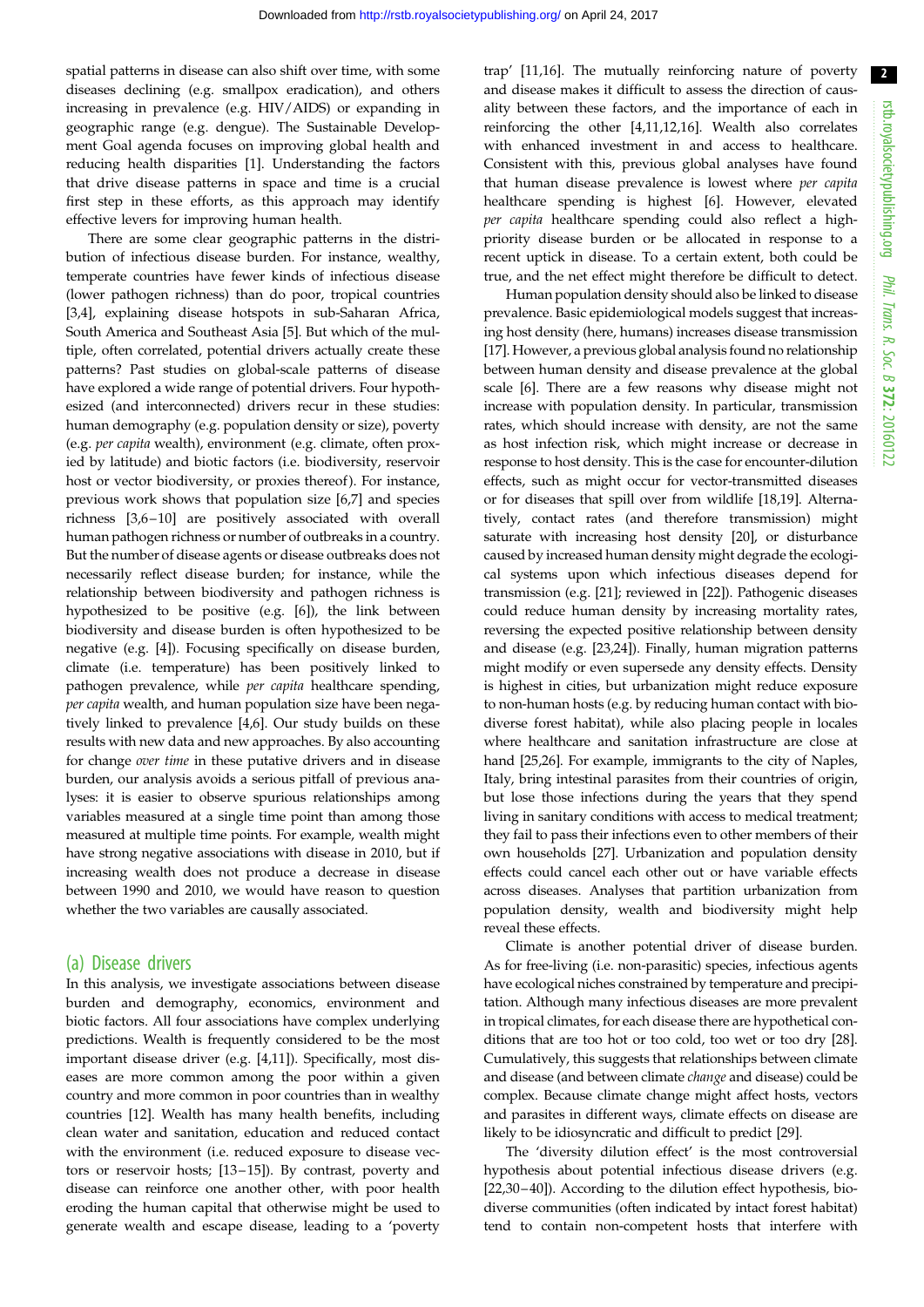pathogen transmission or regulate reservoir host density; declines in biodiversity should reduce these 'diluting' species, leading to increased disease burden in low-diversity habitats [\[41](#page-12-0)]. Although dilution effects are commonly reported in the conservation biology literature [[36\]](#page-12-0), diversity's direct relevance for public health has rarely been tested in real-world contexts [\[42](#page-12-0)]. Among the few studies that correlate diversity and human disease risk, results are mixed [\[43](#page-12-0)]: some find negative associations between biodiversity measures and disease measures (e.g. [[44\]](#page-12-0)), some show increasing biodiversity increasing disease risk (e.g. [[21\]](#page-12-0)), and others indicate that whether biodiversity increases or decreases disease risk can depend on other factors, such as human behaviour (e.g. [\[45](#page-13-0)– [47](#page-13-0)]). The evidence suggests that both positive and negative associations between biodiversity and disease burden are possible, depending on the disease agent, the biodiversity measure and the spatial scale [\[22,32](#page-12-0),[38](#page-12-0)], but the question remains: which of these outcomes predominates [[48\]](#page-13-0)?

In addition to the complexity within each putative driver of infectious disease burden, a further complication is that independent variables can interact with each other or be driven by a common factor. For instance, wealth, biodiversity, temperature and disease are all associated with latitude [[4](#page-12-0)]; forests depend on precipitation and biodiversity can be associated with forest; health spending depends on wealth, while wealth and human density could reduce forestation; and so on.

#### (b) New approaches

Previous studies examining human pathogen geography have used indirect data on human disease burden [\[5\]](#page-12-0), such as outbreak frequency (e.g. [\[8](#page-12-0)[,49](#page-13-0)]), pathogen richness (e.g. [\[6](#page-12-0)[,50](#page-13-0)]) or aggregated prevalence (e.g. bins of endemic, sporadic or not endemic summed across pathogens with different health impacts and ecologies [[6](#page-12-0)]). However, human disease burden is best measured as disabilityadjusted life-years (DALYs), or the sum of years of life lost and years lived with disability [[13,14](#page-12-0)[,51](#page-13-0)]. This summary measure permits an 'apples-to-apples' comparison of disease burden across disease types, allowing deadly diseases to be compared in a coherent way to diseases that are disabling but rarely fatal. Since their introduction in the mid-1990s [\[52](#page-13-0)], DALYs have become a standard way to measure health [[2](#page-12-0)]. In the past few years, the release of new country-level data spanning two decades [\[51](#page-13-0)] has made it possible to investigate broad-scale spatial and temporal patterns in disease burden. Here, we use the most recent data to explore predictions about how human density, poverty, climate, and biodiversity drive temporal and spatial variation in infectious disease burden in humans.

Countries are not ideal units of replication. First, they vary in area and population, which means that statistics and indices that vary with sample size (e.g. number of outbreaks, species richness, gross national income (GNI)) are invalid for comparison. For this reason, we used only per capita measures or densities. A subtler limitation is the 'ecological fallacy', which occurs when patterns at one scale of organization (e.g. the country level) are presumed to reflect patterns at another scale of organization (e.g. the individual [[53,54](#page-13-0)]). Ecological fallacies can also occur when patterns at one spatial scale (e.g. China at 9 400 000 km<sup>2</sup>) are presumed to be comparable to patterns at another spatial scale (e.g. El Salvador at 21 000 km2 [\[53,54](#page-13-0)]). Taking China and El Salvador as examples of large

and small countries, respectively, processes that occur at the local scale for China could be the processes that occur at the country scale for El Salvador, and processes occurring at the country scale for China might have no analogue in El Salvador [[55,56\]](#page-13-0). Furthermore, it is more likely that people living in El Salvador will experience its average climate, wealth and biodiversity, whereas the average conditions in China combine regions that vary greatly from one another in climate, wealth, biodiversity and other factors. We therefore chose to exclude large countries from our analysis, to increase the probability of detecting trends at the country level, and reduce the probability that those trends would be swamped by the interference of different processes in larger countries. Another problem with comparing countries is that accuracy in health statistics and reporting varies from country to country. Although Murray et al. [\[51](#page-13-0)] do their best to account for accuracy, residual differences might add error to DALY estimates, reducing statistical power. Furthermore, because countries can occur near other countries, they are not always independent replicates. To address the potential for such spatial autocorrelation, we assessed independence among countries using Moran's I. A final problem with using countries as replicates concerns the unknown, country-specific factors that could affect infectious diseases, including historical, political, or cultural effects. One way to account for this is to use many descriptive variables, but using too many variables leads to overly complicated statistical models. Unlike any other study that has used countries as replicates in spatial associations between human disease burden and potential drivers, we were also able to use countries as replicates in temporal comparisons. Temporal comparisons help control for most geographical, historical, political or cultural effects by comparing countries (i.e. in 1990) against themselves (i.e. in 2010). On the other hand, our two time-point comparison (1990 and 2010) does not possess the resolution needed to investigate dynamics and is subject to spurious correlations driven by unmeasured temporal trends. Because temporal and spatial comparisons each have their limitations, we give more weight to drivers associated with similar spatial and temporal variation in disease.

### 2. Material and methods

To examine hypotheses about what drives global infectious disease burdens, we used correlations between putative drivers and DALYs. We took two approaches: the first, a spatial analysis, used country-level estimates from 2010 as the unit of replication, and the second, a temporal analysis, used change in countrylevel estimates between 1990 and 2010. Because we sought to find associations between putative drivers and disease, we chose diseases and countries to maximize sample size while minimizing confounds and over-fitting. In this section, we discuss how we selected and defined the variables and calculated associations among them. The full dataset is available as the electronic supplementary material, S1.

#### (a) Diseases

We started with the infectious diseases tracked by the World Health Organization's Global Burden of Disease (WHO GBD) database (electronic supplementary material, S2). We excluded the WHO GBD disease classes that encompass multiple pathogens, and those that can be caused by either infectious or non-infectious processes (e.g. diarrheal diseases, respiratory infections, 'other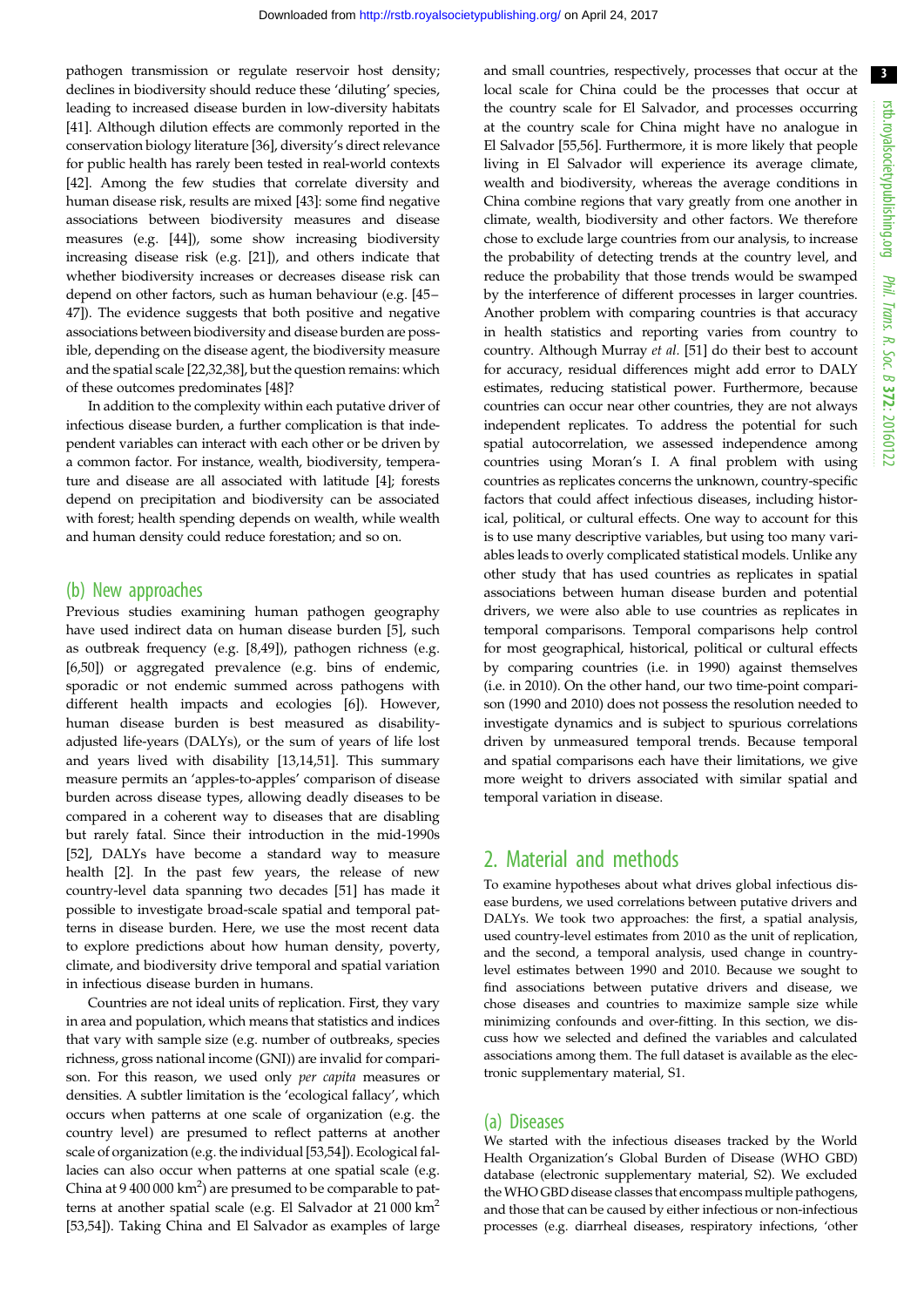infectious diseases', 'other neglected tropical diseases'). We also excluded those diseases that were reported from fewer than 10 countries (African trypanosomiasis, onchocerciasis, trachoma) and one disease (yellow fever) that caused  $< 100$  global DALYs in the included countries (see §3) in 2010 (electronic supplementary material, S2). After these exclusions, 24 diseases remained for analysis. For the spatial analysis, our response variable was DALYs per 100 000 people in 2010 for each of the included infectious diseases. For the temporal analysis, change in disease burden between 1990 and 2010 was calculated at the country level for each disease. Countries with zero values in both 1990 and 2010 were excluded from the temporal analysis (but not from the spatial analysis), because change in the burden of a disease is not possible in countries where the disease does not exist; that is, in a country with a 1990 burden of zero and a 2010 burden of zero, change over time (0) is unrelated to the putative drivers included in the statistical model, and reduces statistical power for detecting relationships between putative drivers and change in burden of other diseases where burden is more than zero. The temporal analysis controls for parallel global trends in putative drivers and disease that could lead to spurious disease– driver correlations in traditional time-series analyses. In other words, a global increase in wealth that parallels a global decline in disease would not register as a negative wealth–disease correlation in our analysis. To establish such a wealth–disease correlation in our analysis requires that countries with the greatest growth in wealth experience the greatest decline in disease.

#### (b) Potential drivers

For each country, we derived or found published data on the following putative disease drivers: per capita wealth, human population density, per cent of people living in urban environments, temperature, precipitation per unit area, forest cover per unit area and  $bird +$  mammal species richness per unit area (data sources listed in the electronic supplementary material, S2). To match disease data, driver data were from 1990 and 2010 or the closest years possible (see the electronic supplementary material, S2). We started with the 192 sovereign nations tracked by the World Bank. From these, we imposed an upper countryarea cut-off (greater than 1.5 million  $km<sup>2</sup>$ ) to limit the potential for ecological fallacy and a lower country-area cut-off (less than  $625 \text{ km}^2$ ) to prevent tiny nations from having a disproportionate effect on results. We imposed an area-forested cut-off because change in forestation over time has little meaning in nations that begin with little or no forest cover, and a 10% cut-off (according to satellite-derived forest cover metrics, see below) represented a natural breakpoint in the data. We also excluded countries without available population, GNI or climate data (see the electronic supplementary material, S2 for how the 192 countries were treated and electronic supplementary material, S3 for world map indicating the included countries). After these exclusions, 60 countries (more than 30% of all 192 countries) remained (electronic supplementary material, S2 and S3). For the temporal analysis, we calculated change in drivers between 1990 and 2010 as log ratios (log10[driver in 2010/driver in 1990]).

Biodiversity change was the most difficult driver to measure. We wanted to avoid country-level richness estimates because these increase with country area, so we created a novel integrated species richness estimate for birds and mammals by averaging bird and mammal species richness across all  $10 \times 10\,\mathrm{km}$  pixels within each country's terrestrial grid [\[57](#page-13-0)]. We found no wellresolved global biodiversity estimates across multiple time points, nor did we expect that reported range changes or extinctions between 1990 and 2010 would have been a meaningful way to measure biodiversity change. Therefore, to estimate biodiversity change, we first found the most recent and most highly resolved biodiversity dataset available ([[57\]](#page-13-0); electronic supplementary material,

S2) and averaged bird and mammal species richness across all 10  $\times$ 10 km pixels within each country's terrestrial grid. This yielded country-level biodiversity estimates for 2012. To generate countrylevel biodiversity estimates for 1990, we used a least-squares regression to predict the slope and intercept that best fit the relationship between country-level biodiversity in 2012 and satellitederived forest cover in 2012. We then used the coefficients from this regression model to predict the biodiversity in each country in 1990 and 2012, given each country's satellite-derived forest cover estimate for 1990 and 2012. We divided each country's 1990 biodiversity prediction by its 2012 biodiversity prediction to obtain an estimated inverse change in biodiversity for each country. We then multiplied this predicted inverse change by the observed 2012 biodiversity to hindcast biodiversity in 1990 for each country. This was done for mammals and birds separately. We acknowledge that our approach only measures biodiversity change indirectly, that some biodiversity loss might be associated with change in forest attributes other than cover [\[58](#page-13-0)], and that our forest-based metric will fail to capture change in non-forest terrestrial biodiversity, freshwater biodiversity, marine biodiversity and diversity of organisms other than birds and mammals. However, within this limited scope (i.e. forest mammals and birds), there is evidence for a strong positive link between forestation and biodiversity (e.g. [\[59](#page-13-0)–[61](#page-13-0)]). Our approach also represents a significant improvement over previous efforts, all of which have used biodiversity estimates at only one point in time (e.g. [\[3,6](#page-12-0),[8\]](#page-12-0)).

Data on forest cover in 1990 and 2012 were derived from published Landsat-based estimates for forested cells at 30-m resolution [\[62,63](#page-13-0)]. This fine resolution was inconsistent with our biodiversity data, so forest cover data were aggregated to 5 km grid cells. In each cell, we denoted per cent forest cover while accounting for cloud and snow cover. These larger cells were used to estimate the forest cover for each country. Forest cover data at this spatial resolution were not available for 2010 (the year in which we have data for human disease burden), but were available for 2012 [[62\]](#page-13-0). Satellite-derived forest cover estimates for 1990 [\[63\]](#page-13-0) and 2012 [[62](#page-13-0)] were not produced with consistent methods: the 1990 estimates define as 'forested' any 30-m pixel with greater than or equal to 30% canopy cover, whereas the 2012 estimates use a 25% cut-off. However, because both methods were used to derive estimates for the year 2000 [\[62,63\]](#page-13-0), we were able to reconcile the 1990 and 2012 values by regressing estimates for 2000 produced with the 30% cut-off against estimates for 2000 produced with the 25% cut-off  $(F_{1.58} =$ 1823,  $p < 2 \times 10^{-16}$ ,  $R^2 = 0.9692$ ) and applying this correction factor ( $y = 1.04x - 0.32$ ) to the 2012 estimates. Although satellitederived data can produce forest cover estimates at unprecedented spatial and temporal resolutions, this method also has an important constraint: satellite data might incorrectly classify tree plantations (e.g. oil palm plantations) as forest [[64](#page-13-0)]. While these plantations can have a high canopy cover, the biodiversity they contain is probably less than that in natural forest [[65](#page-13-0)–[68](#page-13-0)]. At the present moment, there are no global-scale forest cover data that parse forest from tree plantations (only regional datasets, e.g. [\[65\]](#page-13-0)). To test whether our results were robust to this constraint on the forest cover data, we also considered a second, independent measure for forest: natural forest cover (i.e. excluding plantation) reported by governments to the UN Food and Agriculture Organization (FAO). These data are, in some ways, inferior to satellite-derived forest cover data, because estimates are self-reported and therefore might be inaccurate and because 'forest' definitions differ among countries. However, FAO data do parse plantation forest area from natural forest area in country-level forest cover estimates. Although we suspected that FAO forest estimates would be inferior, our use of structural equation modelling (SEM, see §2c) allowed us to use both FAO and satellite-derived forestation to inform a latent variable for 'forestation'.

Finally, we sought to control for geographic patterns set by human evolution and distribution limits for disease vectors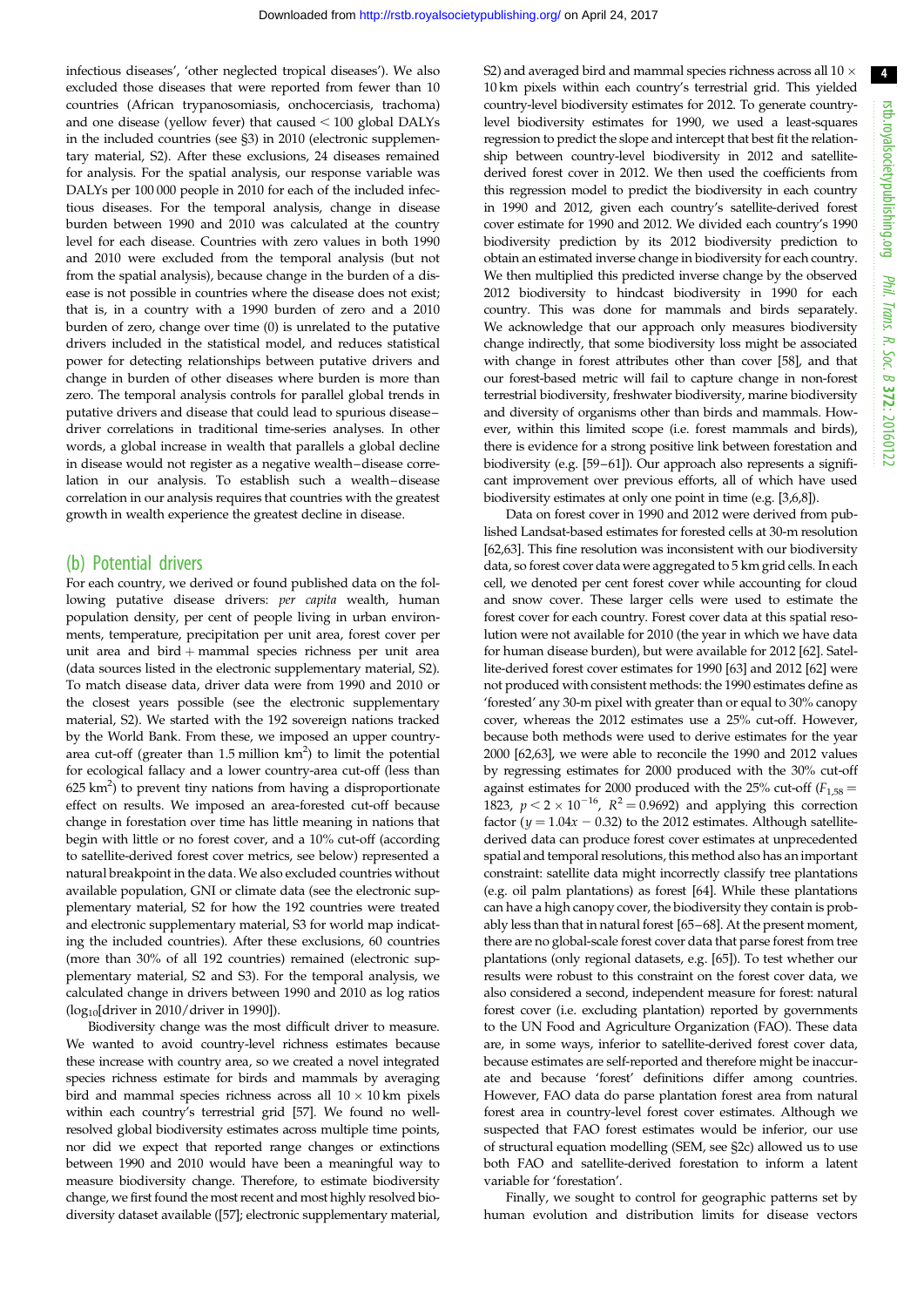and reservoir hosts. Many human infectious diseases originated in Africa, and some, like Chagas disease, occur only in the Americas [\[69\]](#page-13-0). For this reason, we included a binary variable (Western versus Eastern Hemisphere) to assess the extent to which diseases were distributed in the New World (the Americas) versus the Old World. This variable was included in the spatial analysis only, because the temporal analysis controls for such country-level factors by comparing each country to itself.

#### (c) Analyses

Many of the putative drivers of disease burden correlated with one another. To address this non-independence, we used SEM (a form of path analysis) to consider relationships among drivers and between drivers and disease burden, using the software package SMARTPLS (v. 3.2.4). Partial least-squares SEM (PLS-SEM) is most suitable when data do not meet normality assumptions, when there are many potential factors and when sample size is small [\[70\]](#page-13-0). In contrast to most statistical approaches, which assume that drivers are independent from each other, SEM allows users to designate potential relationships among drivers and to construct latent variables that result from several measures. For instance, we assumed that rain could affect forests, which could affect biodiversity, which could affect disease, and we also expected that forests and rain could each affect disease directly. We used species richness information on birds and mammals to form a composite latent variable to represent biodiversity. As described in §2b, we used two independent forest estimates (expressed as forest area divided by country area) to inform a composite latent variable called forestation. Finally, we used information on per capita GNI to represent wealth. (Because per capita spending on healthcare was nearly perfectly correlated with GNI, and so did not add extra explanatory power, we did not include it.) A spatial and temporal PLS-SEM model was constructed for each disease. Standard errors were calculated with bootstrapping. The bootstrapped subsample was used to estimate the parameters of each PLS path model 5000 times; standard errors, t-statistics, and p-values were then calculated from the 5000 estimates for each parameter [\[70\]](#page-13-0). This re-sampling strategy makes PLS-SEM robust to violations of normality. We then used standardized regression coefficients from the PLS-SEM output as inputs to a meta-analysis (described below), which summarized patterns across all the included diseases. We recognize that PLS-SEM is a new technique; although we believe it to be the superior choice for the reasons stated above (especially because it can explicitly account for relationships among independent variables), we also ran a more traditional panel analysis. This analysis produced qualitatively similar results and is presented in the electronic supplementary material, S4.

For each disease, we built an interaction network among the putative drivers. One network was developed for spatial correlations and a similar network was developed for temporal correlations. To reduce over-fitting and increase power, we simplified networks in two steps. First, if there was no logical reason to expect that a factor could drive a particular disease, we eliminated it a priori. For instance, we assumed that temperature, precipitation, forest cover and biodiversity did not affect HIV transmission (see [table 1](#page-5-0) for the *a priori* path exclusions). Second, we further pruned each model by removing the least significant paths in sequence until only marginally significant paths ( $p < 0.10$ ) remained. After running the pruned model, we checked the adjusted  $R^2$  to assess whether the remaining factors explained significant variation in disease burden. We used Ward's method for hierarchical cluster analysis to produce trees that indicate similarity among disease agent interaction networks. These trees were intended to summarize and illustrate the results of the PLS-SEM by indicating diseases with similar responses to putative drivers.

We then used meta-analysis on the standardized regression coefficients from PLS-SEM models to detect general patterns among diseases. To avoid biasing general patterns by excluding those coefficients that were non-significant and therefore had little influence on disease, we used coefficients from the a priori simplified models from which illogical paths had been excluded, but not the pruned models from which non-significant paths were excluded. We derived standard errors for each standardized regression coefficient using the standard deviation associated with the SEM model divided by the square root of the number of countries for which that model was run ([table 1](#page-5-0)). We calculated a cumulative effect size for each driver across all diseases, using a random-effects model weighted by the inverse of the variance for each effect size. All meta-analyses were performed in the metafor package in R.

To compare the spatial and temporal results and, in particular, to assess their consistency, we plotted the mean spatial coefficient and mean temporal coefficient for each driver. Consistency in spatial and temporal results suggests robust findings. Specifically, we had more confidence in results for putative drivers for which the spatial and temporal coefficients were similar. However, we were also interested in factors for which the temporal and spatial patterns differed, because this could indicate areas where results of previous analyses—all of which have used spatial comparisons exclusively—are misleading. For example, using spatial analysis alone, we might observe that warm countries have more disease than cold countries and conclude that increasing temperature could increase disease. Observing change over time allows us to test whether that spatial pattern accurately reflects underlying processes, and could easily reveal the opposite—that increasing temperature decreases disease.

#### 3. Results

In the spatial PLS-SEMs, there were several interactions among the putative drivers [\(figure 1](#page-6-0)a, top panels). Consistent with well-recognized patterns, high-latitude countries tended to have greater wealth, lower temperature and lower biodiversity than low-latitude countries. Wealthier countries tended to be more urbanized than poorer countries. Biodiversity was higher in forested countries and forest cover was positively associated with precipitation and negatively associated with human population density.

In the spatial PLS-SEMs, all diseases had at least one significant association in the pruned model, and more than 60% of diseases had three or four significant associations [\(figure 1](#page-6-0)a, lower right panel). Hemisphere (Western), wealth, per cent urbanization and density were significantly (and generally negatively) associated with 7–15 diseases, temperature was positively associated with seven diseases, and biodiversity was positively associated with four diseases. By contrast, associations between disease burden and precipitation or forestation were mixed, including some strongly negative and some strongly positive outcomes. Three infectious diseases (rabies, hepatitis A and varicella) showed significant spatial autocorrelation, suggesting that we over-estimated degrees of freedom when assessing *p*-values for these diseases (electronic supplementary material, S5). Furthermore, as indicated by the adjusted  $R^2$ , models failed to explain significant variation in disease burden for four diseases: hepatitis C, diphtheria, dengue and food-borne trematodiases. We note that although this approach is not well suited for assessing statistical significance for these particular infectious diseases, it does reliably reveal patterns across diseases.

Most diseases had unique path models in the spatial analysis [\(figure 1](#page-6-0)a), but there was some clustering among disease models ([figure 2](#page-7-0)a). Malaria, schistosomiasis and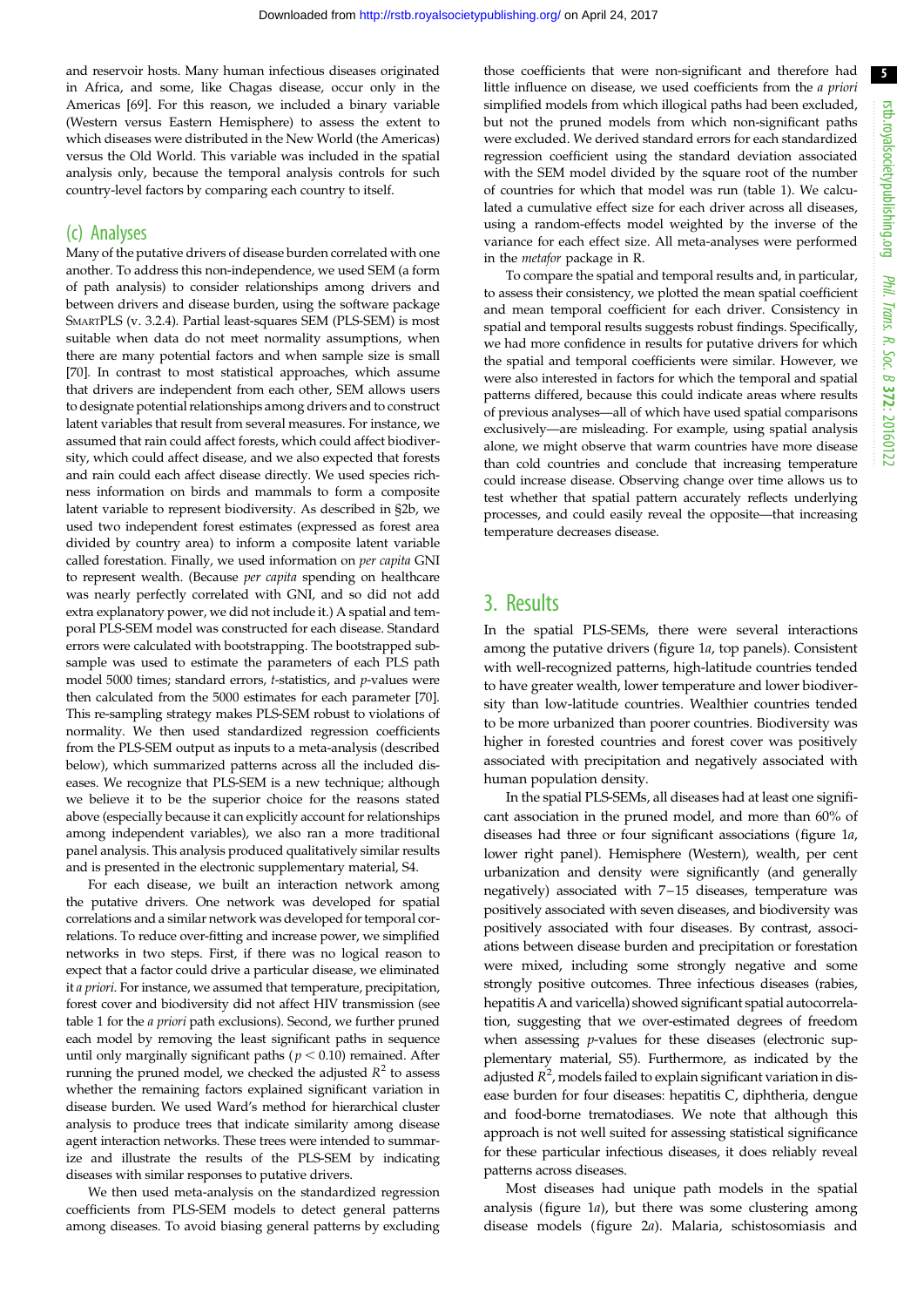<span id="page-5-0"></span>Table 1. Diseases selected for analysis from the WHO GBD database. Excluded from consideration due to low country frequency were onchocerciasis, African trypansomiasis and trachoma. Excluded from consideration due to low DALYs was yellow fever. Also indicated are the number of countries reporting each disease, transmission mode and category of each disease, any factors that were eliminated from the model based on first principles, and the sum of global DALYs in 2010. Diseases are grouped by transmission category and then placed in order of descending global DALYs in the included countries in 2010. See the electronic supplementary material, table S1 for additional details.

| disease                     | no. countries | transmission mode                 | transmission<br>category | a priori model<br>simplification        | <b>DALYs 2010</b> |
|-----------------------------|---------------|-----------------------------------|--------------------------|-----------------------------------------|-------------------|
| malaria                     | 60            | mosquito                          | vector/zoonotic          |                                         | 8 448 885         |
| schistosomiasis             | 14            | snail                             | vector/zoonotic          |                                         | 524 883           |
| lymphatic filariasis        | 22            | mosquito                          | vector/zoonotic          |                                         | 373 381           |
| dengue                      | 60            | mosquito                          | vector/zoonotic          |                                         | 312 308           |
| rabies                      | 60            | animal bite                       | vector/zoonotic          |                                         | 217 773           |
| leishmaniasis               | 34            | sand fly                          | vector/zoonotic          |                                         | 216 541           |
| food-borne<br>trematodiases | 24            | food                              | vector/zoonotic          |                                         | 169 017           |
| Chagas disease              | 20            | buq                               | vector/zoonotic          |                                         | 119 545           |
| cysticercosis               | 44            | ingestion, autoinfection          | vector/zoonotic          |                                         | 95 188            |
| echinococcosis              | 30            | ingestion                         | vector/zoonotic          |                                         | 17 222            |
| <b>HIV/AIDS</b>             | 58            | sex, IV drugs                     | direct                   | no temp, rain,<br>biodiversity, forests | 15 491 418        |
| tuberculosis                | 60            | contact                           | direct                   | no biodiversity, forests                | 8 152 330         |
| typhoid                     | 60            | faecal contamination              | direct                   |                                         | 1853 655          |
| hookworm                    | 42            | contact with contaminated<br>soil | direct                   | no biodiversity                         | 983 123           |
| hepatitis B                 | 60            | sex, IV drugs                     | direct                   | no temp, rain,<br>biodiversity, forests | 594729            |
| measles                     | 60            | contact                           | direct                   | no temp, rain,<br>biodiversity, forests | 581 949           |
| ascariasis                  | 43            | ingestion                         | direct                   | no biodiversity                         | 492 865           |
| pertussis                   | 60            | contact                           | direct                   | no temp, rain,<br>biodiversity, forests | 480 554           |
| whipworm                    | 39            | ingestion                         | direct                   | no biodiversity                         | 427 150           |
| hepatitis A                 | 60            | contact, faecal contamination     | direct                   | no biodiversity                         | 401 122           |
| varicella                   | 60            | contact                           | direct                   | no temp, rain,<br>biodiversity, forests | 95 151            |
| hepatitis C                 | 60            | IV drugs                          | direct                   | no temp, rain,<br>biodiversity, forests | 69 080            |
| diphtheria                  | 60            | contact                           | direct                   | no biodiversity, forests                | 15 247            |
| leprosy                     | 60            | contact                           | direct                   | no biodiversity                         | 519               |
|                             |               |                                   |                          |                                         |                   |

lymphatic filariasis all had negative associations with population density, were more burdensome in the Old World, and were more burdensome in warmer countries. Diphtheria shared these associations but also was less burdensome in urbanized countries, and cysticercosis shared these associations but was additionally less burdensome in forested countries and more burdensome in countries with high levels of biodiversity. These five diseases formed the first of three clusters. In the second cluster were most of the directly transmitted diseases, including tuberculosis, leprosy, HIV/AIDS, pertussis, measles, hookworm, hepatitis A, hepatitis B,

varicella and hepatitis C, along with two zoonoses: dengue and rabies. These diseases had strong negative associations with urbanization. The final cluster contained two geo-helminth diseases (ascariasis, whipworm), one directly transmitted disease spread by faecal contamination (typhoid), and the remaining zoonoses (leishmaniasis, echinococcosis, food-borne trematodiases, Chagas disease). The geo-helminth diseases were positively associated with precipitation and the others were positively associated with biodiversity.

Disease burden and its putative drivers changed over time. As reported at the global scale by Murray et al. [[51\]](#page-13-0), DALYs per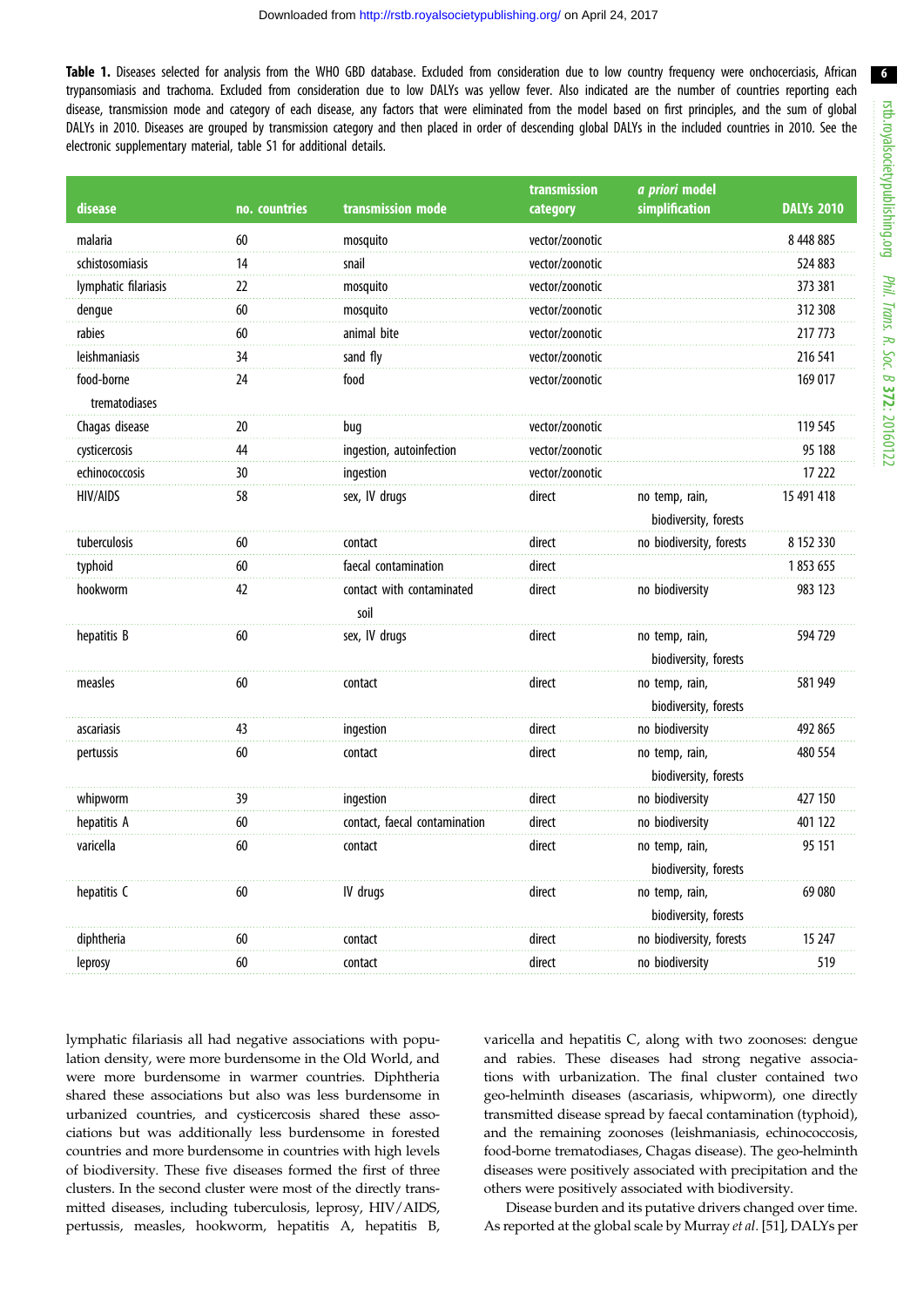spatial analysis

<span id="page-6-0"></span>(*a*)



Figure 1. Standardized regression coefficients from PLS-SEM full models (including all pathways except those deemed to be illogical from first principles; [table 1](#page-5-0)) and pruned models (including only those pathways that were significant) for each of the 24 infectious diseases in the  $(a)$  spatial and  $(b)$  temporal analyses. The top box indicates the interactions among the drivers, where the rows are independent variables and the columns are dependent variables. Values are standardized regression coefficients and colours correspond to coefficient values (red, negative; blue, positive). Diseases are sorted into two groups (zoonoses  $+$  vector-borne diseases versus non-zoonoses) and by descending total global DALYs in the included countries in 2010 within those two groups. Drivers are sorted left from right by their tendency for positive (blue) or negative (red) coefficients in space. The bottom boxes show the direct effects of a driver on disease burden. In the full model panel, blank cells indicate untested associations assumed to be zero based on first principles. An underlined disease is one for which there was not a significant reduced model as determined by the adjusted  $R^2$  (shown at right). The pruned model panel shows results after performing a model selection process in which any coefficient with an associated p-value  $< 0.10$  was removed and the model re-run. Bold-font coefficients are significant.

100 000 persons declined between 1990 and 2010 (paired t-test:  $t_{59} = -3.8652$ ,  $p = 0.0006$ ; [figure 3](#page-8-0)i). The satellite-derived forest cover metric and the FAO forest cover metric were strongly associated with one another in both 1990 ( $t_{58}$  = 18.28,  $p < 0.0001$ ) and 2010  $(t_{58} = +15.28, p < 0.0001)$ . Between 1990 and 2010, forest cover remained stable at the rstb.royalsocietypublishing.org

rstb.royalsocietypublishing.org

Phil. Trans.

 R.Soc. B

372: 20160122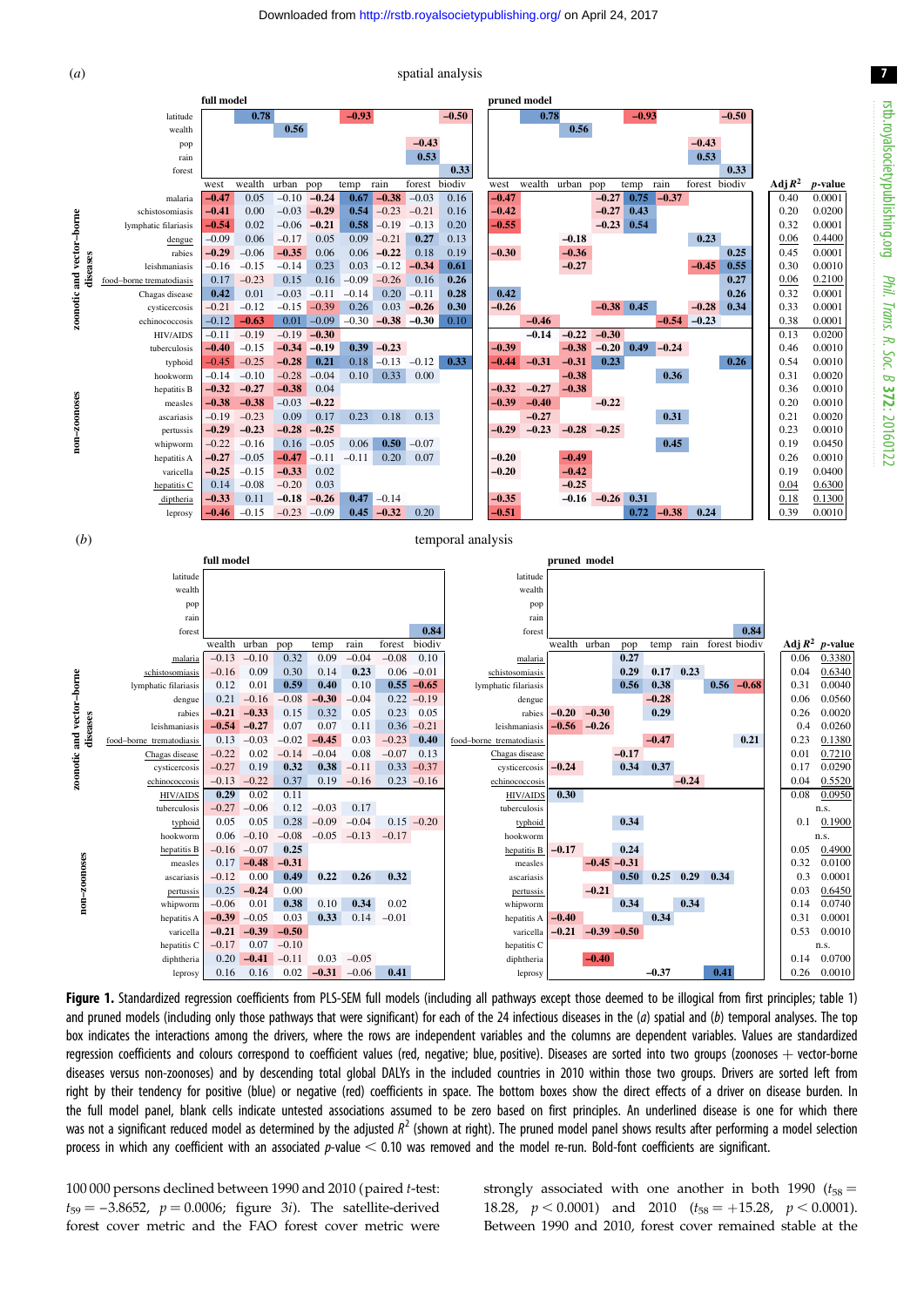<span id="page-7-0"></span>

Figure 2. Clustering diseases by their associated drivers in the (a) spatial and (b) temporal analysis. This figure was produced by hierarchical Ward clustering based on the standardized regression coefficients in [figure 1](#page-6-0), where we assumed that illogical drivers had a coefficient  $= 0$ .

global level for both satellite-derived (paired t-test:  $t_{59} =$ –0.8553,  $p = 0.3959$ ; [figure 3](#page-8-0)a) and FAO (paired t-test:  $t_{59} =$  $-1.4289$ ,  $p = 0.1583$ ; [figure 3](#page-8-0)b) forest cover metrics; however, this pattern conceals substantial variability among individual countries. Countries underwent change in forest area (absolute change in forest area  $> 0$  for satellite-derived (one sample *t*-test:  $t_{59} = +5.8688$ ,  $p < 0.0001$ ) and FAO (one sample *t*-test:  $t_{59} = +5.0320$ ,  $p < 0.0001$ ) forest data), but these increases and decreases cancel one another out at the global level. GNI (paired *t*-test:  $t_{59} = 14.7734$ ,  $p < 0.0001$ ; [figure 3](#page-8-0)c), healthcare spending (paired *t*-test:  $t_{59} = 15.1876$ ,  $p < 0.0001$ ; [figure 3](#page-8-0)d), population (paired *t*-test:  $t_{59} = 10.5706$ ,  $p < 0.0001$ ; [figure 3](#page-8-0)e), proportion of population in cities (paired *t*-test:  $t_{59} = 6.2393$ ,  $p < 0.0001$ ; [figure 3](#page-8-0)f), average precipitation (paired t-test:  $t_{59} = 3.7101$ ,  $p = 0.0005$ ; [figure 3](#page-8-0)g) and average temperature (paired *t*-test:  $t_{59} = 19.8232$ ,  $p < 0.0001$ ; [figure 3](#page-8-0)h) increased over time.

There were fewer significant temporal associations than spatial associations. This is, in part, because there was less temporal than spatial variation in disease burden and drivers. In the only interaction among temporal drivers [\(figure 1](#page-6-0)b, top panels), increasing forestation was associated with increasing biodiversity (but this was due, at least in part, to how we calculated biodiversity change). Three diseases lacked a single significant driver in the pruned model, and 14 had only one or two significant drivers ([figure 1](#page-6-0)b, lower right panel). Change in wealth, urbanization and population had strong associations with change in disease burden. Urbanization change was negatively associated with change in burden of six diseases, wealth change was negatively associated with six diseases (and positively associated with one, HIV/AIDS), and population change was positively associated with eight diseases (and negatively associated with three). Disease burden tended to increase as temperature increased for six diseases, but it declined as disease burden increased for three other diseases. Precipitation, forestation and biodiversity change had few significant associations with disease burden. Disease burden increased as precipitation increased for two of the geo-helminth diseases (ascariasis, whipworm) and the water-borne disease schistosomiasis. Increasing biodiversity was associated with increasing disease burden of food-borne trematodiases and decreasing disease burden of lymphatic filariasis. As indicated by the adjusted  $R^2$ , the PLS-SEMs explained significant variance for lymphatic filariasis, dengue, rabies, leishmaniasis, cysticercosis, tuberculosis, hookworm, measles, ascariasis, whipworm, hepatitis A, varicella and leprosy.

In the temporal analysis, path models for disease change clustered into three broad groups (figure 2b). Diseases in the first cluster were united by generally weak associations with most drivers, with some responding positively to population density and precipitation (malaria, hepatitis B, Chagas disease, hepatitis C, tuberculosis, rabies, hepatitis A, leishmaniasis, schistosomiasis, whipworm, ascariasis). Within this first cluster, rabies, leishmaniasis and hepatitis A shared a negative association with increasing wealth, and schistosomiasis, whipworm and ascariasis shared a positive association with increasing precipitation. The second cluster increased as population density and temperature increased (lymphatic filariasis, cysticercosis and echinococcosis). The third cluster contained many of the directly transmitted diseases (typhoid, leprosy, HIV/AIDS, pertussis, hookworm, measles, diphtheria and varicella) along with a few zoonoses (dengue, food-borne trematodiases) and tended to decrease as urbanization increased. The two zoonoses in this group decreased as temperature increased.

Comparing the output of the temporal and spatial PLS-SEMs for urbanization, wealth, precipitation, temperature, population and biodiversity, there was some agreement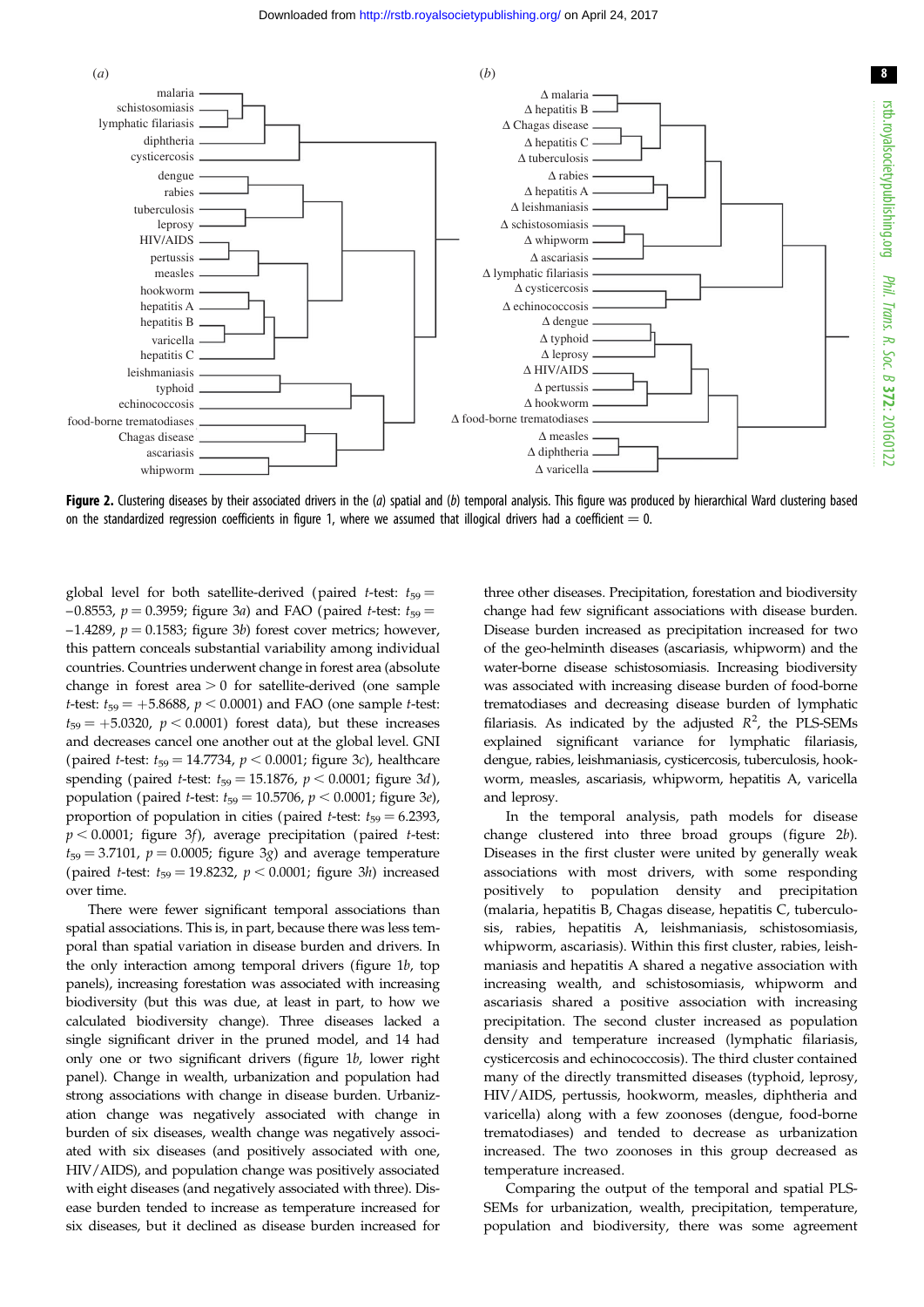<span id="page-8-0"></span>

Figure 3. Trends over time. A 1:1 line is indicated in each plot to represent zero change; data points falling above this line represent increases over time, and those falling below the line represent decreases. Colours represent biomes in  $(a-h)$  (see legend). In i, black, non-zoonosis; grey, zoonosis. Biome codes: TSMBF, tropical and subtropical moist broadleaf forests; TSGSS, tropical and subtropical grasslands, savannas and shrublands; TSDBF, tropical and subtropical dry broadleaf forest; TSCF, tropical and subtropical coniferous forests; DXS, deserts and xeric shrublands; TBMF, temperate broadleaf and mixed forests; MFWS, Mediterranean forests, woodlands and scrub; TCF, temperate conifer forests; BFT, boreal forest/taiga; T, tundra.

between the net effects in space and time, with departures from agreement suggesting 'hidden' effects of the putative drivers (i.e. effects that are not detectable without data from multiple time points; [figure 4](#page-9-0)). Countries with high biodiversity tended to have higher disease burdens ( $p < 0.0001$ ; [table 2\)](#page-9-0), but increasing biodiversity over time had a nonsignificant negative effect on disease burden ( $p = 0.2214$ ; [table 2\)](#page-9-0). There was no net forest cover association with disease burden in the spatial analysis ( $p = 0.4729$ ; [table 2\)](#page-9-0), but countries with increasing forest cover experienced increases in disease burden ( $p = 0.0081$ ; [table 2\)](#page-9-0). Urbanization had the strongest and most straightforward effect of all the putative drivers: urbanized countries had less disease in the spatial analysis ( $p < 0.0001$ ; [table 2](#page-9-0)) and increasing urbanization was associated with declining disease burden over time ( $p = 0.0094$ ; [table 2](#page-9-0)). Densely populated countries had less disease than countries with sparse populations in the spatial analysis ( $p = 0.0259$ ; [table 2](#page-9-0)), but increasing population had a non-significant positive association with change in disease burden over time ( $p = 0.0552$ ; [table 2](#page-9-0)). Wealthy countries had less disease ( $p < 0.0001$ ), but increasing wealth did not correlate with disease change over time ( $p = 0.1981$ ; [table 2\)](#page-9-0), although it was an important effect for many diseases individually ([figure 1](#page-6-0)b). Countries with warmer climates had more disease than countries with cooler climates ( $p = 0.0030$ ), but increasing temperature did not produce increases in disease burden ( $p = 0.3256$ ; [table 2](#page-9-0)), although—again—it was an important effect for many diseases individually [\(figure 1](#page-6-0)b). Precipitation had neither spatial ( $p = 0.2050$ ) nor temporal ( $p = 0.1535$ ; [table 2\)](#page-9-0) associations with disease burden.

#### 4. Discussion

This analysis supports the importance of demography and economics in determining infectious disease outcomes at the country level (e.g. [[14\]](#page-12-0)), and suggests that environmental factors such as forestation and biodiversity are unlikely to be general levers for disease control. Although there were substantial differences among diseases in the putative drivers associated with the spatial distribution of disease burden and change in burden over time, there were some associations that held across many diseases. We consider the advantages and disadvantages of country-level analyses, the relationships among the putative drivers, and the importance of each driver in determining disease burden, and end by identifying commonalities among disease agents.

Country-level analyses facilitate global-scale insight but have important constraints. One limitation is that countries vary by many orders of magnitude in size, and both ecological and economic processes might operate differently in small versus large countries. To avoid mixing scales—and possibly losing the ability to detect important patterns—we limited our analysis to 60 intermediate-sized countries (more than 30% of all countries). This approach sidesteps the 'ecological fallacy', a possible source of error in country-level analyses. However, it also limits scope of inference, making our results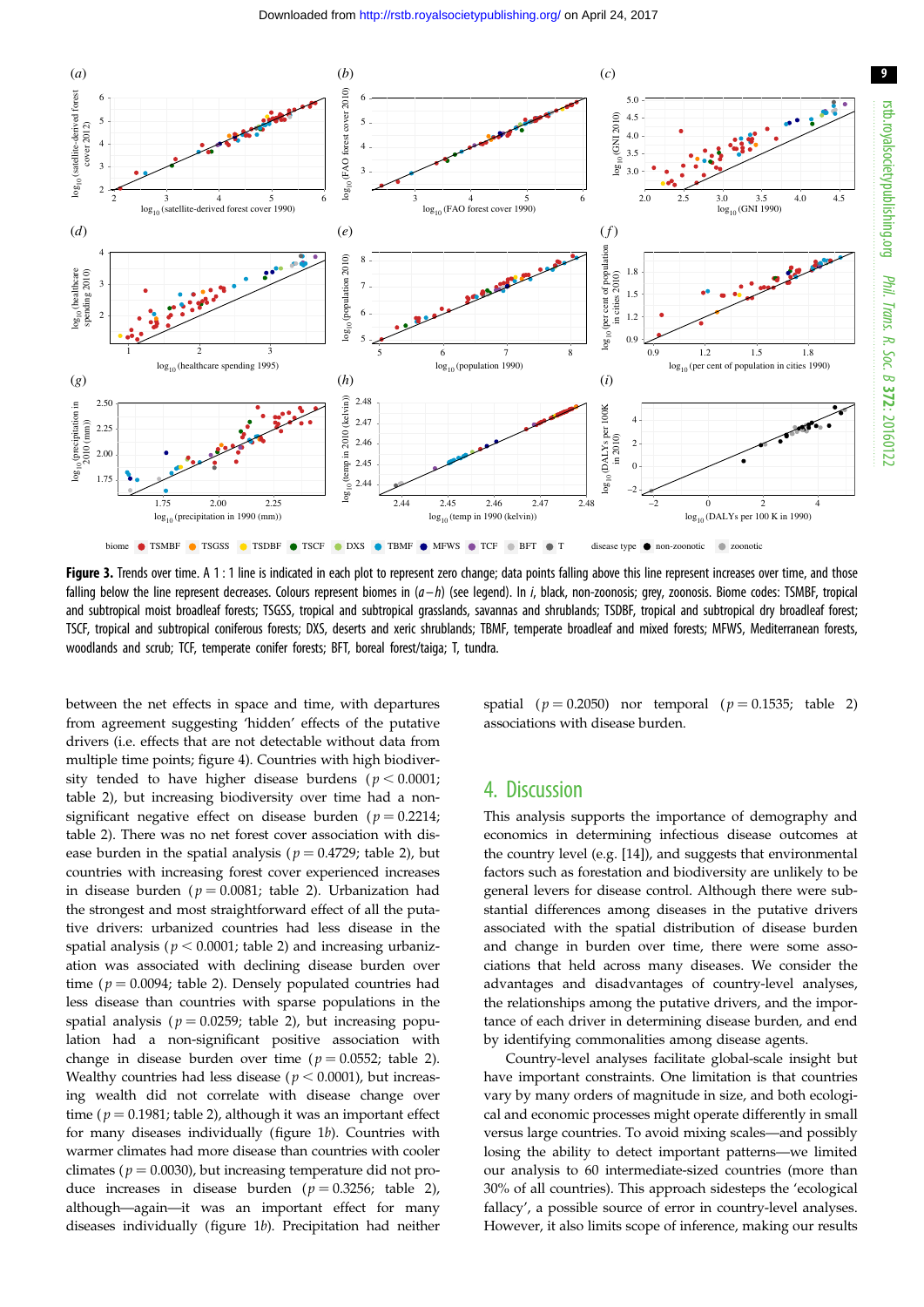<span id="page-9-0"></span>

Figure 4. Results of spatial (x-axis) and temporal (y-axis) meta-analyses, which summarize the results of PLS-SEM across 24 diseases. Points represent mean effect sizes for the effects of wealth, per cent of population living in urban environments, population density, forest cover, temperature, precipitation and biodiversity. Error bars represent 95% confidence intervals.

|              | spatial   |        |           |                       | temporal' |         |           |                 |
|--------------|-----------|--------|-----------|-----------------------|-----------|---------|-----------|-----------------|
| parameter'   | estimate  | s.e.   |           | <i>p</i> -value       | estimate' | s.e.    |           | <i>p</i> -value |
| torestation  | $-0.0338$ | 0.0471 | $-0.7177$ | 0.4729                | 0.1467    | በ በ554  | 2.6463    | 0.0081          |
| biodiversity | በ 2474    | 0.0428 | 5.7828    | $<$ በ በበበ1            | $-0.1010$ | 0.0826  | $-1.2227$ |                 |
| hanization   | $-0.1589$ | 0.0342 | - 4.6391  | $<$ በ በበበ1            | በ በዓ5ጸ    | 0.0369  | $-2.5976$ | በ በበ94          |
| population   | 0791 ۱    | 0.0355 | $-22271$  | በ በንናዓ                | 0.1004    | በ በ524  | 1.9175    | በ በ552          |
| wealth       | $-0.1383$ | 0.0322 | $-4.2889$ | $1.80 \times 10^{-5}$ | $-0.0574$ | 0.0446  | $-1.2870$ | 0.1981          |
| temperature  | 0 1931    | 0.0652 | 2.9632    | 0.0030                | 0.0561    | በ በ57በ3 | 0.9830    | በ 3256          |
|              | — 0.0762  | 0.0601 | $-1.2674$ |                       | 0.0478    | 0 0335  | 1.4272    | በ 1535          |

|  |  | <b>Table 2. Results of PLS-SEM.</b> |
|--|--|-------------------------------------|
|--|--|-------------------------------------|

relevant only for intermediate-sized countries. Although it is unfortunate that we could not include large countries in our analysis, especially considering that they contain the bulk of the world's people, biodiversity and forest, we believe that including large countries might have obscured patterns and biased results (see above). Countries that were excluded for reasons other than size were those where data were sparse including many Soviet bloc (Belarus, Estonia, Georgia, Hungary, Latvia, Lithuania, Poland, Russian Federation, Serbia, Slovakia and Slovenia) and Eastern European nations (Bosnia/Herzegovina, Croatia, Czech Republic, Macedonia, Montenegro and Serbia), along with countries experiencing political upheaval or repression around the year 1990 (Cambodia, Democratic Republic of the Congo, Liberia,

Myanmar, North Korea and Timor-Leste). Because these countries were not included in our analysis, our conclusions cannot be extrapolated to Eastern Europe or to countries experiencing active conflict. Our approach does, however, allow us to examine the relationships between putative drivers and disease outcomes for other nations at the scale most relevant for policy-making: the country level.

Structural equation models allowed us to account for collinearity and investigate relationships among drivers. In short, many factors were associated with the high disease burden observed in tropical countries. Low-latitude nations were poorer, warmer and possessed greater biodiversity than high-latitude nations, consistent with well-known epidemiological and biogeographic patterns. People in wealthy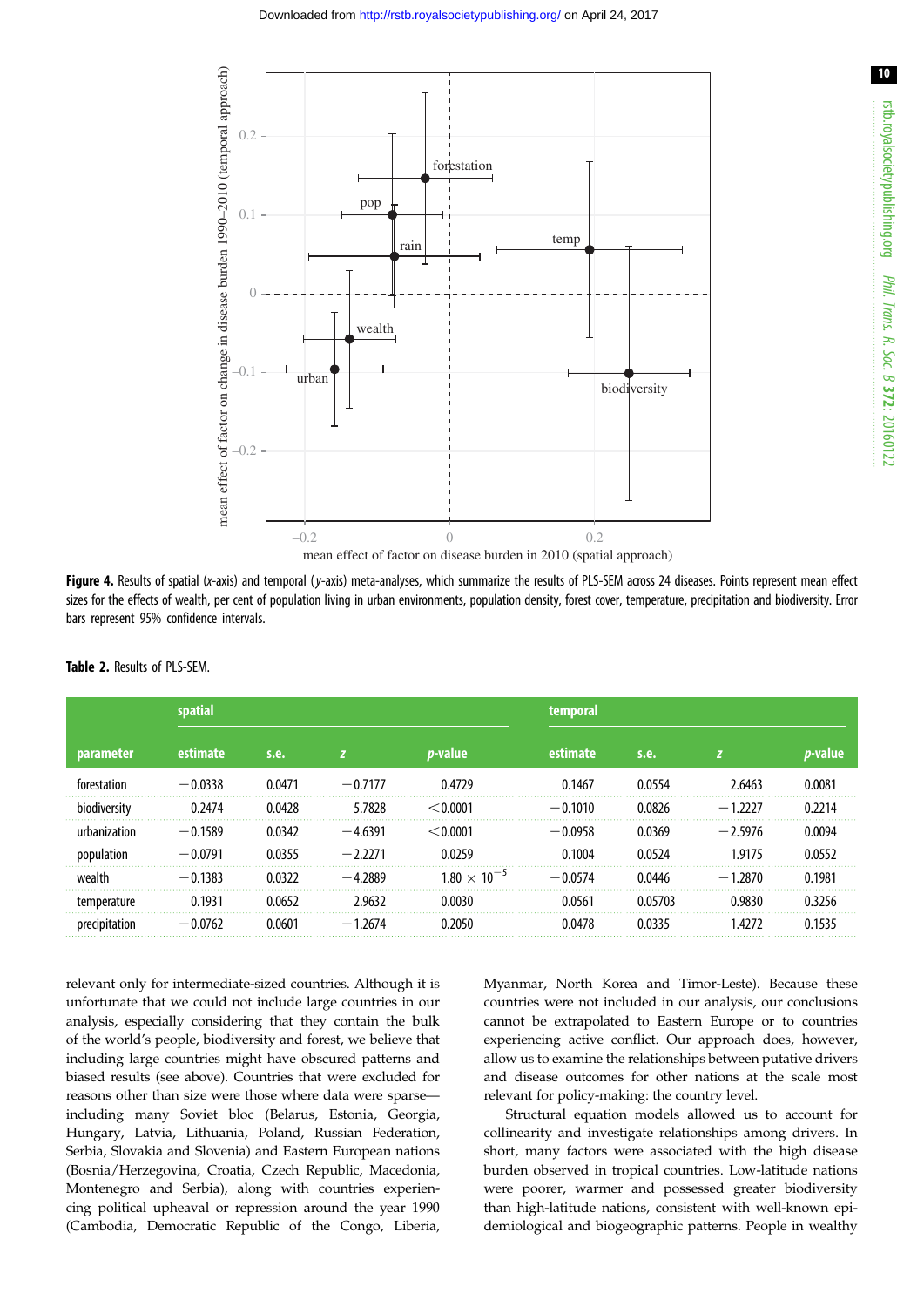nations were also more likely to live in cities, an effect that appears to reduce disease, contrary to the intuition that increasing human density driven by urbanization should increase disease transmission (see below). Furthermore, through the direct effects indicated by the coefficients in [figure 1](#page-6-0), we can also estimate indirect and total effects for each driver. For instance, although there was no significant direct association between precipitation and leishmaniasis, an indirect negative association between precipitation and leishmaniasis (–0.18) can be estimated by multiplying the direct association between precipitation on forestation  $(+0.53)$  and the direct association between forestation on leishmaniasis (–0.34).

Both the spatial and temporal analyses identified a negative association between urbanization and disease [\(figure 4](#page-9-0)), as did our parallel generalized linear mixed model panel analysis (electronic supplementary material, S4). This result contradicts the common expectation that urbanization should increase the risk of disease outbreaks (e.g. [\[15](#page-12-0)[,71](#page-13-0)]). Urbanization might reduce disease by increasing sanitation through enhanced availability of sewers and water distribution systems, reducing distance to medical facilities, allowing public health campaigns (e.g. spraying for mosquitoes, mass drug administration, vaccination) to be carried out more efficiently and effectively, facilitating the transfer of public health information or separating human populations from disease vectors and reservoirs living in forested areas. That urbanization might reduce disease is good news for a world that is rapidly urbanizing [[72\]](#page-13-0).

Population density had a less straightforward association with disease burden. In the spatial analysis, more densely populated countries had lower disease burdens, but the temporal analysis suggested a non-significant increase in disease with increasing population density. Within the temporal analysis, eight diseases increased with increasing population density, but two highly infectious directly transmitted diseases (measles and varicella) decreased in burden with increasing population density. This finding runs counter to predictions based on density-dependent disease transmission [\[17](#page-12-0)]. For some diseases, this could arise due to an encounterdilution effect; that is, if the number of infectious propagules is held constant or increases less rapidly than does host population density, then increasing population density can dilute per capita risk [\[73](#page-13-0)]. This mechanism would be most likely to operate for zoonoses or vector-borne diseases because zoonotic propagules or infected vectors are at least to some extent independent from human density. In our study, this mechanism could explain the negative association between burden of Chagas disease and population density. For the directly transmitted diseases such as measles and varicella, contacts might not increase linearly with host density because contact rates with new susceptibles saturate as density increases; this pattern has been posited on theoretical grounds [[20\]](#page-12-0) and supported by experiments [[74\]](#page-13-0) and the observation that the number of zoonotic disease outbreaks per capita declines with increasing population density in Asia [\[7\]](#page-12-0) (see our re-analysis in the electronic supplementary material, S6). Furthermore, DALYs measure health impacts, which could also vary with population density. For instance, healthcare might be more effective where people are concentrated, reducing disease burden due to complications from infection [[75\]](#page-13-0). In sum, our results for the demographic drivers suggest that global trends toward increasing urbanization might, counterintuitively, bring reductions in disease burden, at least for long-established human diseases.

Economic factors were also important in determining disease burden. Wealth, which reflects per capita GNI, was negatively associated with seven diseases in the spatial analysis and six diseases in the temporal analysis. This pattern might arise from the improvements in sanitation, healthcare infrastructure and transportation that accompany economic growth, and it might be reinforced where disease burden impairs economic growth [[11\]](#page-12-0). Only one disease diverged from this pattern: although HIV/AIDS was less burdensome in wealthier countries, it increased in association with increasing wealth in the temporal analysis. This might be due to reversed causation, where increasing HIV/AIDS triggers increased foreign aid to healthcare programmes designed to reduce disease transmission. This change could also be due to increased surveillance and reporting made possible by increased wealth. For instance, studies on disease outbreaks per country (from the GIDEON database) often find a positive relationship with wealth, presumably due to better reporting and surveillance with increasing wealth [[7](#page-12-0),[8](#page-12-0)]. Another possible interpretation is that a time lag between economic growth and disease burden obscures their relationship. However, the most plausible explanation for this unexpected pattern is that the poorest countries simultaneously possess the heaviest HIV/ AIDS disease burden and the greatest potential proportional change in wealth; that is, for the poorest countries, even a small absolute change in wealth is a large proportional change.

Hotter countries had a greater disease burden than cooler countries [\(figure 1](#page-6-0)a), but change in temperature was not significantly associated with change in disease burden. In the temporal analysis, increasing temperature had significant positive associations with six diseases, and significant negative associations with three diseases ([figure 1](#page-6-0)b). This is consistent with the expectation that changing climate might either increase or decrease disease burden, depending on the disease agent: its transmission strategy, life cycle requirements, host distributions and nonlinear effects of temperature on physiological performance [\[28](#page-12-0)]. For example, increasing temperature might create benign environmental conditions that increase vector abundance (e.g. [[76](#page-13-0)]), or it might create harsh environmental conditions that exceed the thermal optimum of vectors or parasite infectious stages, or increase evaporation and therefore desiccation. Although our data do not support a strong role for climate change in infectious disease burden, relationships between disease and climate are best assessed at local scales, due to the nonlinear responses of disease to temperature and because climate can vary substantially within a country [[77](#page-13-0)]. In other words, our analysis should not imply that diseases do not respond to climate, only that we have not seen a general global climate change effect on disease between 1990 and 2010.

Rainfall showed little net association with overall disease burden ([figure 4](#page-9-0)), largely because it had variable associations across disease agents, with some negatively associated and others positively associated. In the spatial analysis, wetter countries had higher burdens of the three geo-helminth diseases (hookworm, whipworm and ascariasis; [figure 1](#page-6-0)a), perhaps because geo-helminth eggs must embryonate in moist soil before they are competent to infect another human host. Increasing precipitation over time increased the burden of ascariasis and whipworm, as well as schistosomiasis, possibly because increased rainfall increases run-off of human waste carrying schistosome eggs, delivering eggs to freshwaters where they can infect intermediate host snails ([figure 1](#page-6-0)b). On the other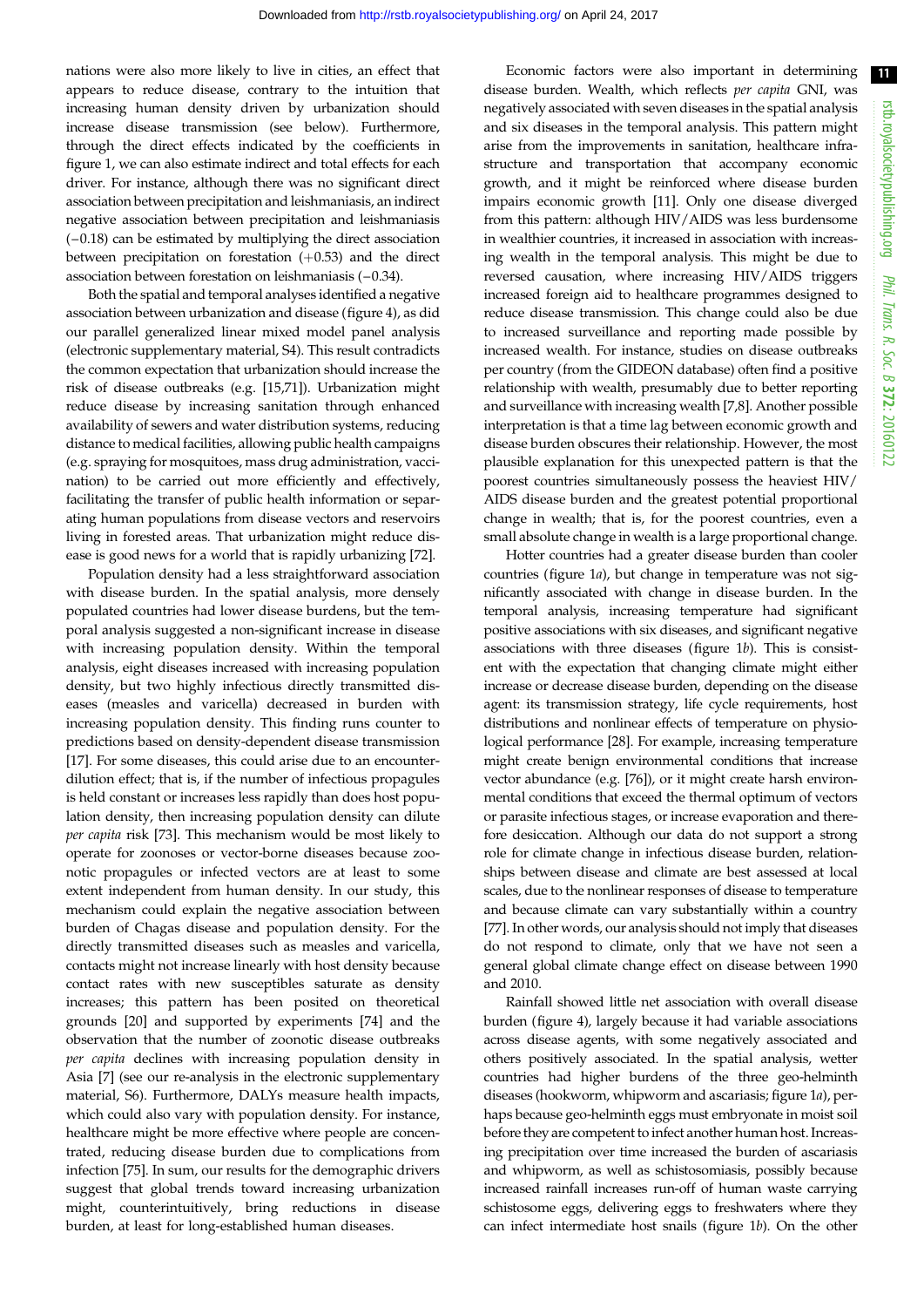hand, rain had strong negative effects on diseases such as echinococcosis ([figure 1](#page-6-0)a,b), perhaps because run-off removes Echinococcus eggs from the terrestrial habitats where they might be encountered by intermediate hosts.

As we observed with rainfall, associations between diseases and biodiversity were mixed. Countries with more biodiversity per unit area also had greater disease burdens, and increasing biodiversity over time was associated with a non-significant decrease in disease across the disease agents [\(figure 4](#page-9-0)), primarily driven by the strong negative response of lymphatic filariasis to increasing biodiversity. The finding that disease is concentrated in biodiverse countries is not new (e.g. [[6](#page-12-0)]), but our analysis is the first to assess the association between biodiversity and disease over time, and it fills an important gap: of all the studies to date that have tested the effects of conservation on human well-being, only 2% address infectious disease [[44\]](#page-12-0). This part of the analysis also reveals a previously hidden effect of biodiversity. To date, all analyses relating biodiversity to human disease burden have used data from only a single time point; our analysis shows that this could be misleading ([figure 4](#page-9-0)), because spatial and temporal patterns diverge strongly for biodiversity. This could suggest that the degree of 'native' biodiversity in a country determines the baseline burden of infection (with high-biodiversity areas experiencing higher burdens than low-biodiversity areas), and biodiversity loss modulates that baseline level (via dilution or amplification effects). However, our results find no general, large-scale dilution effect across disease agents. Instead, the data suggest that disease agents are generally unresponsive to changes in biodiversity: only two diseases of 24 retained biodiversity as a significant driver of disease burden in temporal models, and the effect was positive for one disease (food-borne trematodiases) and negative for the other (lymphatic filariasis; [figure 1](#page-6-0)b). Just as for climate effects, relationships between biodiversity and disease transmission are local-scale phenomena that can be swamped, or even reversed, by other processes at larger spatial scales [\[78](#page-13-0)]. Although we cannot assess local-scale relationships, it seems clear (and in contrast to past studies [\[5,8](#page-12-0)]) that the hypothesized negative link between biodiversity and disease does not apply generally at the country scale.

Disease burden was similar in heavily forested countries when compared with lightly forested countries [\(figure 1](#page-6-0)a), but increasing forestation over time was correlated with increases in disease burden [\(figure 1](#page-6-0)b), driven primarily by lymphatic filariasis and other zoonoses, but also by ascariasis (a geo-helminth) and leprosy (a directly transmitted disease). Forest may provide habitat for vectors (e.g. mosquitoes that carry lymphatic filariasis), create environmental conditions amenable for parasite development (e.g. moist soil for Ascaris eggs) or be associated with living conditions that facilitate close contact (e.g. small communities affected by leprosy). The fact that lymphatic filariasis is positively associated with forest and negatively associated with biodiversity suggests a tension between two forces influencing disease burden: increasing forest habitat might facilitate vector populations, while increasing biodiversity might reduce the proportion of reservoir hosts in the vertebrate population. This tension is well recognized in the disease ecology literature (e.g. [\[21](#page-12-0)[,79,80\]](#page-13-0)), and highlights the difficulty of using conservation as a public health tool. Given that increasing forestation tends to increase zoonotic disease burden, forest conservation would seem to be a win–lose approach to conservation and public health. As deforestation and forest conservation projects proceed, potential disease-related advantages or collateral impacts should be incorporated into cost–benefit analyses [\[81\]](#page-13-0); where collateral impacts are expected, projects should plan for increased surveillance, prophylaxis and treatment [[17](#page-12-0)], or better separation between forested areas and human settlements.

It has been posited that parasite life cycles can be used to predict their response to anthropogenic environmental changes such as pollution [\[82](#page-13-0)], resource extraction [[83](#page-13-0)–[86\]](#page-13-0), global warming [\[28](#page-12-0)] and biodiversity loss [\[22](#page-12-0)]. In the temporal dendrogram ([figure 2](#page-7-0)a), several diseases (typhoid, leprosy, HIV/AIDS, pertussis, hookworm, measles, diphtheria and varicella) clustered due to similarities in their responsiveness to urbanization, and the geo-helminths clustered due to shared association with precipitation. These diseases might converge in their response to drivers due to their shared transmission strategies, but this is the exception rather than the rule: most disease responses were idiosyncratic (sensu [[34\]](#page-12-0)), and seemingly similar disease agents often did not respond to the same drivers. This variability suggests that, although some general drivers (e.g. urbanization) tend to reduce infectious disease, we should expect no silver bullet for infectious disease control; each disease poses a unique challenge to public health.

# 5. Conclusion

Despite effective medical treatments for most infectious diseases, infection drives global morbidity and death. For the countries we analysed, infectious disease burdens correlate with human demography and economics, whereas associations with environmental and biotic factors are less clear-cut. The ofthypothesized negative relationship between biodiversity and disease was not supported by our data; where biodiversity change did associate with disease burden change, it had mixed effects. Most policy decisions are made at a country level, and our analysis shows that—at this scale—conserving biodiversity may not be an effective lever for improving public health. If there is any broad-brush approach that would simultaneously reduce the burden of multiple infectious diseases, it appears to be the promotion of urbanization and economic development.

Data accessibility. The datasets supporting this article have been uploaded as part of the electronic supplementary material. Software used for PLS-SEM analysis SmartPLS (v. 3.2.4) can be obtained at <http://www.smartpls.de/>.

Authors' contributions. C.L.W., A.M., H.S.Y. and K.D.L. conceived the research question and designed the approach, gathered the data, analysed the data, and wrote the paper. D.K. provided data and revised the manuscript draft. All authors approved the version to be published. Competing interests. We have no competing interests.

Funding. C.L.W. was supported by a Michigan Fellowship from the Michigan Society of Fellows and the Department of Ecology and Evolutionary Biology at the University of Michigan. A.M. was supported by the Department of Environmental Science, Policy, and Management at the University of California Berkeley. H.S.Y. was supported by NSF DEB 1556786. D.K. was supported by the Department of Geographical Sciences at the University of Maryland. K.D.L. was supported by the US Geological Survey.

Acknowledgements. The authors acknowledge Ralf Meisenzahl (choosing economic indicators), Jeff Vincent (parsing forest cover from plantation cover), Ian Wang (developing statistical approaches to spatial data) and Maggie Klope (figure in the electronic supplementary material, S3).

Disclaimer. Any use of trade, product, or firm names is for descriptive purposes only and does not imply endorsement by the US Government.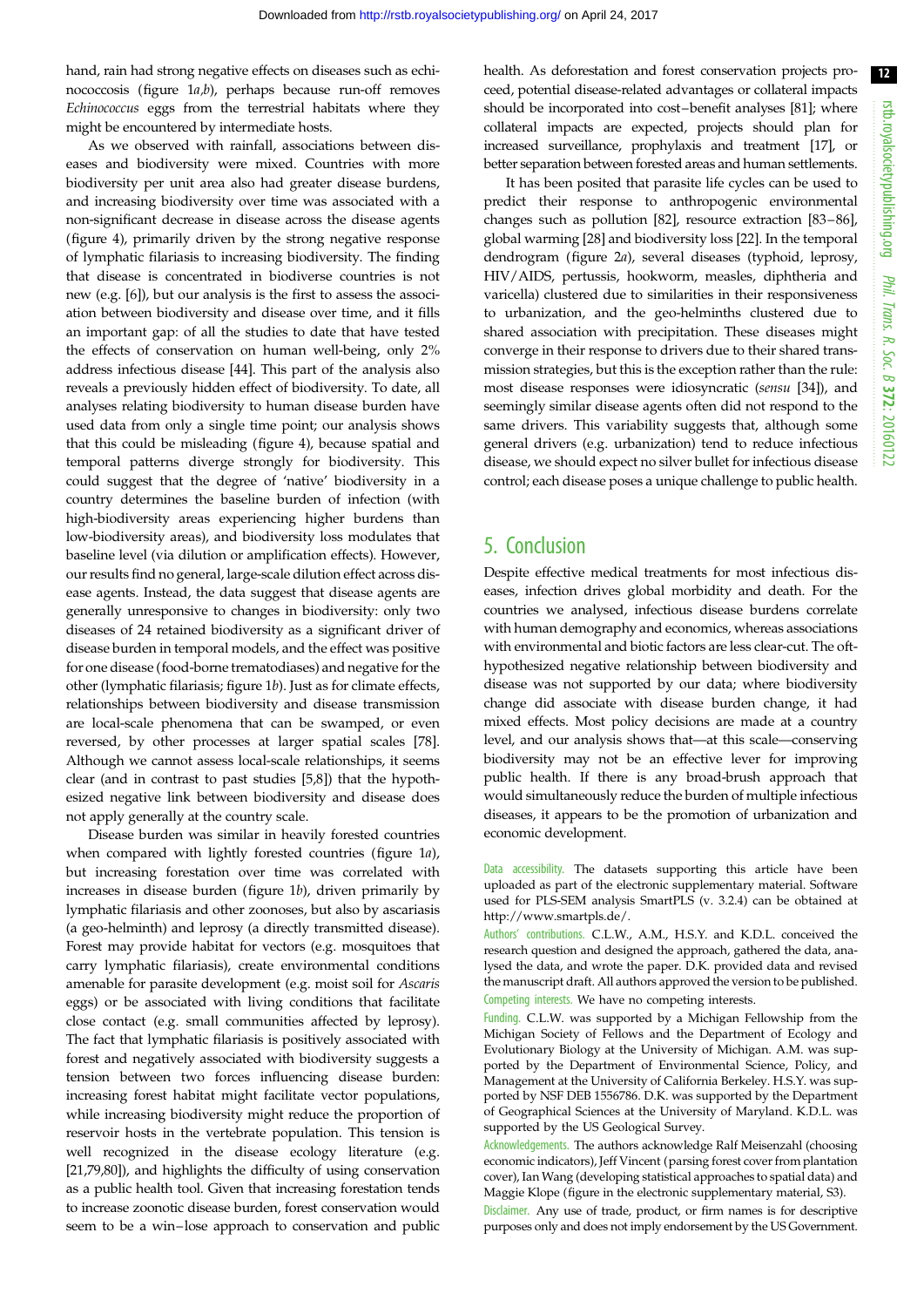# <span id="page-12-0"></span>**References**

- 1. World Health Organization 2016 World Health Statistics 2016: Monitoring Health for the SDGs (Sustainable Development Goals). Geneva, Switzerland: World Health Organization.
- 2. World Health Organization 2008 The global burden of disease: 2004 update. Geneva, Switzerland: World Health Organization.
- 3. Guernier V, Hochberg ME, Guégan J-F. 2004 Ecology drives the worldwide distribution of human diseases. PLoS Biol. 2, e141. ([doi:10.1371/journal.pbio.0020141](http://dx.doi.org/10.1371/journal.pbio.0020141)
- 4. Bonds MH, Dobson AP, Keenan DC. 2012 Disease ecology, biodiversity, and the latitudinal gradient in income. PLoS Biol. 10, e1001456. [\(doi:10.1371/](http://dx.doi.org/10.1371/journal.pbio.1001456) [journal.pbio.1001456](http://dx.doi.org/10.1371/journal.pbio.1001456))
- 5. Hay SI et al. 2013 Global mapping of infectious disease. Phil. Trans. R. Soc. B 368, 20120250. [\(doi:10.1098/rstb.2012.0250\)](http://dx.doi.org/10.1098/rstb.2012.0250)
- 6. Dunn RR, Davies TJ, Harris NC, Gavin MC. 2010 Global drivers of human pathogen richness and prevalence. Proc. R. Soc. B 277, 2587 – 2595. [\(doi:10.1098/rspb.2010.0340](http://dx.doi.org/10.1098/rspb.2010.0340))
- 7. Morand S, Jittapalapong S, Suputtamongkol Y, Abdullah M, Huan T. 2014 Infectious diseases and their outbreaks in Asia-Pacific: biodiversity and its regulation loss matter. PLoS ONE 9, e90032. ([doi:10.](http://dx.doi.org/10.1371/journal.pone.0090032) [1371/journal.pone.0090032\)](http://dx.doi.org/10.1371/journal.pone.0090032)
- 8. Jones KE, Patel NG, Levy M, Storeygard A, Balk D, Gittleman JL, Daszak P. 2008 Global trends in emerging infectious diseases. Nature 451, 990– 993. ([doi:10.1038/nature06536](http://dx.doi.org/10.1038/nature06536))
- 9. Morand S, Waret-Szkuta A. 2012 Determinants of human infectious diseases in Europe: biodiversity and climate variability influences. Bull. Epidemiol. Hebdomadaire 12, 156– 159.
- 10. Murray KA, Preston N, Allen T, Zambrana-Torrelio C, Hosseini PR, Daszak P. 2015 Global biogeography of human infectious diseases. Proc. Natl. Acad. Sci. USA 112, 12 746– 12 751. ([doi:10.1073/pnas.](http://dx.doi.org/10.1073/pnas.1507442112) [1507442112\)](http://dx.doi.org/10.1073/pnas.1507442112)
- 11. Bonds MH, Keenan DC, Rohani P, Sachs JD. 2010 Poverty trap formed by the ecology of infectious diseases. Proc. R. Soc. B 277, 1185– 1192. ([doi:10.](http://dx.doi.org/10.1098/rspb.2009.1778) [1098/rspb.2009.1778](http://dx.doi.org/10.1098/rspb.2009.1778))
- 12. Ngonghala CN, Plucinski MM, Murray MB, Farmer PE, Barrett CB, Keenan DC, Bonds MH. 2014 Poverty, disease, and the ecology of complex systems. PLoS Biol. 12, e1001827. [\(doi:10.1371/](http://dx.doi.org/10.1371/journal.pbio.1001827) [journal.pbio.1001827](http://dx.doi.org/10.1371/journal.pbio.1001827))
- 13. Ezzati M et al. 2003 Estimates of global and regional potential health gains from reducing muliple major risk factors. Lancet 362, 271 – 280.
- 14. Smith KR, Ezzati M. 2005 How environmental health risks change with development: The epidemiologic and environmental health risk transitions revisited. Annu. Rev. Environ. Resour. 30, 291– 333. ([doi:10.1146/annurev.energy.30.](http://dx.doi.org/10.1146/annurev.energy.30.050504.144424) [050504.144424](http://dx.doi.org/10.1146/annurev.energy.30.050504.144424))
- 15. Foley JA et al. 2005 Global consequences of land use. Science 309, 570 – 574. ([doi:10.1126/](http://dx.doi.org/10.1126/science.1111772) [science.1111772\)](http://dx.doi.org/10.1126/science.1111772)
- 16. Garchitorena A et al. 2017 Disease ecology, health and the environment: a framework to account for ecological and socio-economic drivers in the control of neglected tropical diseases. Phil. Trans. R. Soc. B 372, 20160128. ([doi:10.1098/rstb.2016.0128\)](http://dx.doi.org/10.1098/rstb.2016.0128)
- 17. Anderson RM, May RM. 1978 Regulation and stability of host–parasite population interactions: I. Regulatory processes. J. Anim. Ecol. 47, 219– 247. [\(doi:10.2307/3933](http://dx.doi.org/10.2307/3933))
- 18. Patterson JH, Ruckstuhl KE. 2013 Parasite infection and host group size: a meta-analytical review. Parasitology 140, 803– 813. [\(doi:10.1017/](http://dx.doi.org/10.1017/S0031182012002259) [S0031182012002259](http://dx.doi.org/10.1017/S0031182012002259))
- 19. Rifkin JL, Nunn CL, Garamszegi LZ. 2012 Do animals living in larger groups experience greater parasitism? A meta-analysis. Am. Nat. 180, 70 - 82. [\(doi:10.1086/666081\)](http://dx.doi.org/10.1086/666081)
- 20. Heesterbeek J, Metz J. 1993 The saturating contact rate in marriage- and epidemic models. J. Math. Biol. 31, 529 – 539. [\(doi:10.1007/BF00173891\)](http://dx.doi.org/10.1007/BF00173891)
- 21. Valle D, Clark J. 2013 Conservation efforts may increase malaria burden in the Brazilian Amazon. PLoS ONE 8, e57519. ([doi:10.1371/journal.](http://dx.doi.org/10.1371/journal.pone.0057519) [pone.0057519\)](http://dx.doi.org/10.1371/journal.pone.0057519)
- 22. Wood CL, Lafferty KD, DeLeo GA, Young HS, Hudson P, Kuris AM. 2014 Does biodiversity protect humans against infectious disease? Ecology 95, 817-832. [\(doi:10.1890/13-1041.1](http://dx.doi.org/10.1890/13-1041.1))
- 23. Whittles L, Didelot X. 2016 Epidemiological analysis of the Eyam plague outbreak of 1665– 1666. Proc. R. Soc. B 283, 20160618. [\(doi:10.1098/rspb.](http://dx.doi.org/10.1098/rspb.2016.0618) [2016.0618\)](http://dx.doi.org/10.1098/rspb.2016.0618)
- 24. Murray CJ, Lopez AD, Chin B, Feehan D, Hill KH. 2007 Estimation of potential global pandemic influenza mortality on the basis of vital registry data from the 1918 – 20 pandemic: a quantitative analysis. Lancet 368, 2211– 2218. [\(doi:10.1016/](http://dx.doi.org/10.1016/S0140-6736(06)69895-4) [S0140-6736\(06\)69895-4](http://dx.doi.org/10.1016/S0140-6736(06)69895-4))
- 25. Phillips D. 1993 Urbanization and human health. Parasitology 106, S93– S107. [\(doi:10.1017/](http://dx.doi.org/10.1017/S0031182000086145) [S0031182000086145](http://dx.doi.org/10.1017/S0031182000086145))
- 26. Neiderud C-J. 2015 How urbanization affects the epidemiology of emerging infectious diseases. Infect. Ecol. Epidemiol One Health J. 5, 27060. [\(doi:10.3402/iee.v5.27060](http://dx.doi.org/10.3402/iee.v5.27060))
- 27. Gualdieri L, Piemonte M, Alfano S, Maffei R, Della Pepa ME, Rinaldi L, Galdiero M, Galdiero M, Cringoli G. 2016 Immigrants living in an urban milieu with sanitation in Southern Italy: persistence and transmission of intestinal parasites. Parasitol. Res. 115, 1315– 1323. [\(doi:10.1007/s00436-015-4868-2\)](http://dx.doi.org/10.1007/s00436-015-4868-2)
- 28. Lafferty KD. 2009 The ecology of climate change and infectious diseases. Ecology 90, 888-900. [\(doi:10.1890/08-0079.1](http://dx.doi.org/10.1890/08-0079.1))
- 29. Estrada-Pena A, Ostfeld RS, Peterson AT, Poulin R, de la Fuente J. 2014 Effects of environmental change on zoonotic disease risk: an ecological primer. Trends Parasitol. 30, 205. ([doi:10.1016/j.pt.2014.02.003\)](http://dx.doi.org/10.1016/j.pt.2014.02.003)
- 30. Wood CL, Lafferty KD. 2013 Biodiversity and disease: a synthesis of opposing ecological perspectives on

Lyme disease transmission. Trends Ecol. Evol. 28, 239– 247. [\(doi:10.1016/j.tree.2012.10.011](http://dx.doi.org/10.1016/j.tree.2012.10.011))

- 31. Ostfeld RS, Keesing F. 2013 Straw men don't get Lyme disease: response to Wood and Lafferty. Trends Ecol. Evol. 28, 502– 503. ([doi:10.1016/j.tree.](http://dx.doi.org/10.1016/j.tree.2013.05.009) [2013.05.009](http://dx.doi.org/10.1016/j.tree.2013.05.009))
- 32. Lafferty K, Wood C. 2013 It's a myth that protection against disease is a strong and general service of biodiversity conservation: response to Ostfeld and Keesing. Trends Ecol. Evol. 28, 503– 504. [\(doi:10.](http://dx.doi.org/10.1016/j.tree.2013.06.012) [1016/j.tree.2013.06.012](http://dx.doi.org/10.1016/j.tree.2013.06.012))
- 33. Salkeld DJ, Padgett K, Jones J. 2013 A meta-analysis suggesting that the relationship between biodiversity and risk of zoonotic pathogen transmission is idiosyncratic. Ecol. Lett. 16, 679– 686. [\(doi:10.1111/ele.12101](http://dx.doi.org/10.1111/ele.12101))
- 34. Randolph S, Dobson A. 2012 Pangloss revisited: a critique of the dilution effect and the biodiversitybuffers-disease paradigm. Parasitology 139. 847– 863. [\(doi:10.1017/S0031182012000200\)](http://dx.doi.org/10.1017/S0031182012000200)
- 35. Ostfeld RS. 2013 A Candide response to Panglossian accusations by Randolph and Dobson: biodiversity buffers disease. Parasitoloav 140, 1196 - 1198. ([doi:10.1017/S0031182013000541\)](http://dx.doi.org/10.1017/S0031182013000541)
- 36. Civitello DJ et al. 2015 Biodiversity inhibits parasites: broad evidence for the dilution effect. Proc. Natl. Acad. Sci. USA 112, 8667– 8671. [\(doi:10.](http://dx.doi.org/10.1073/pnas.1506279112) [1073/pnas.1506279112\)](http://dx.doi.org/10.1073/pnas.1506279112)
- 37. Salkeld DJ, Padgett K, Jones JH, Antolin MF. 2015 Public health perspective on patterns of biodiversity and zoonotic disease. Proc. Natl. Acad. Sci. USA 112, E6261. [\(doi:10.1073/pnas.1517640112](http://dx.doi.org/10.1073/pnas.1517640112))
- 38. Wood CL, Lafferty KD, DeLeo GA, Young HS, Hudson PJ, Kuris AM. 2016 Does biodiversity protect humans against infectious disease? Reply. Ecology 97, 542 – 546.
- 39. Levi T, Massey AL, Holt RD, Keesing F, Ostfeld RS, Peres CA. 2016 Does biodiversity protect humans against infectious disease? Comment. Ecology 97, 536– 542. [\(doi:10.1890/15-354.1](http://dx.doi.org/10.1890/15-354.1))
- 40. Myers SS, Gaffikin L, Golden CD, Ostfeld RS, Redford KH, Ricketts TH, Turner WR, Osofsky SA. 2013 Human health impacts of ecosystem alteration. Proc. Natl Acad. Sci. USA 110, 18 753 – 18 760. [\(doi:10.](http://dx.doi.org/10.1073/pnas.1218656110) [1073/pnas.1218656110\)](http://dx.doi.org/10.1073/pnas.1218656110)
- 41. Keesing F, Holt RD, Ostfeld RS. 2006 Effects of species diversity on disease risk. Ecol. Lett. 9, 485– 498. [\(doi:10.1111/j.1461-0248.2006.00885.x\)](http://dx.doi.org/10.1111/j.1461-0248.2006.00885.x)
- 42. Hough RL. 2014 Biodiversity and human health: evidence for causality? Biodivers. Conserv. 23, 267– 288. [\(doi:10.1007/s10531-013-0614-1](http://dx.doi.org/10.1007/s10531-013-0614-1))
- 43. McKinnon MC et al. 2016 What are the effects of nature conservation on human well-being? A systematic map of empirical evidence from developing countries. Environ. Evid. 5, 8. ([doi:10.](http://dx.doi.org/10.1186/s13750-016-0058-7) [1186/s13750-016-0058-7](http://dx.doi.org/10.1186/s13750-016-0058-7))
- 44. Pattanayak SK, Wendland KJ. 2007 Nature's care: diarrhea, watershed protection, and biodiversity conservation in Flores, Indonesia. Biodivers. Conserv. 16, 2801– 2819. [\(doi:10.1007/s10531-007-9215-1](http://dx.doi.org/10.1007/s10531-007-9215-1))